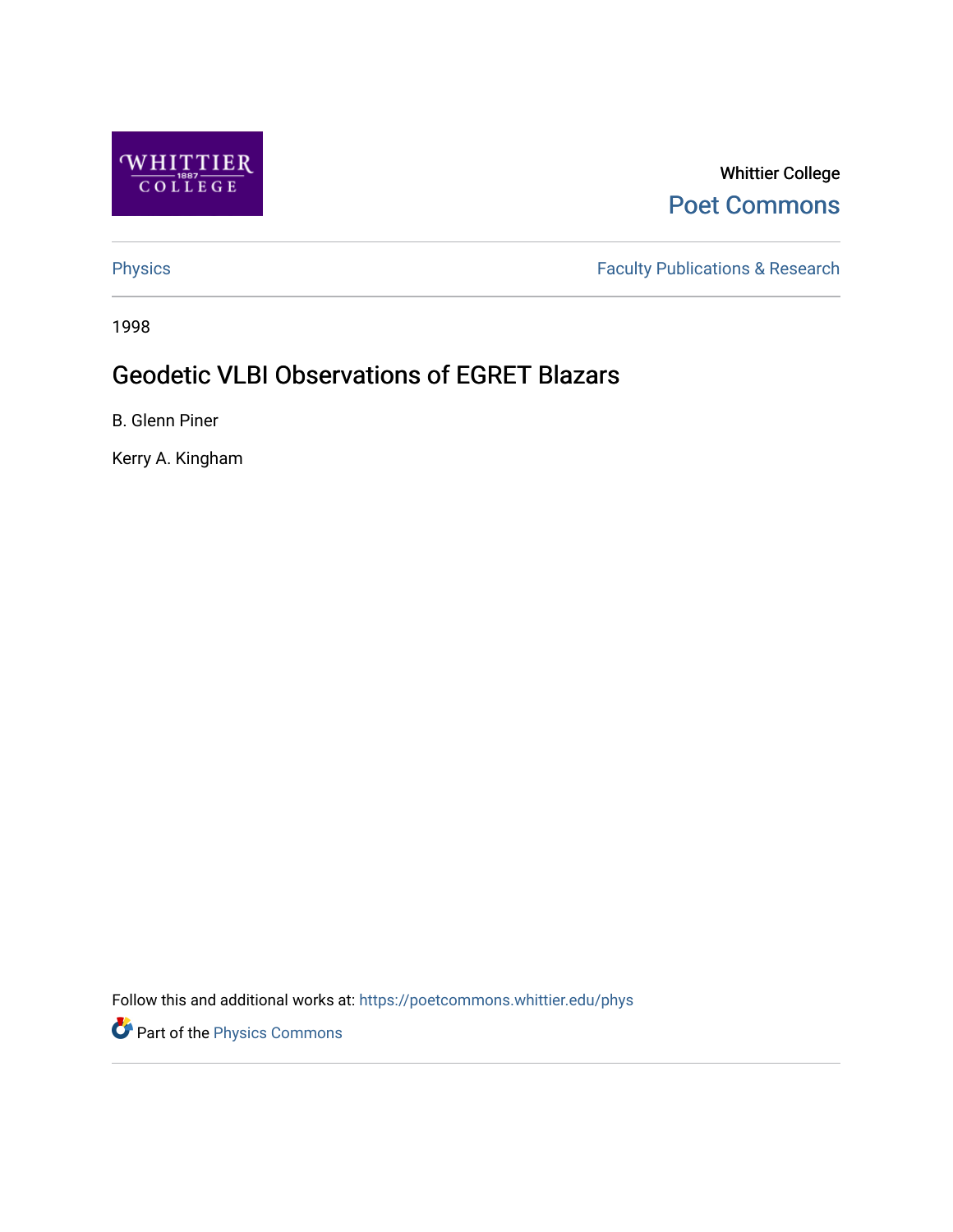# GEODETIC VLBI OBSERVATIONS OF EGRET BLAZARS

B. GLENN PINER<sup>1,2</sup>

NASA/Goddard Space Flight Center, Code 661, Greenbelt, MD 20771

AND

KERRY A. KINGHAM

U.S. Naval Observatory, Earth Orientation Department, 3450 Massachusetts Avenue, Washington, D.C. 20392 Received 1998 January 5; accepted 1998 June 12

#### ABSTRACT

We present VLBI observations of the EGRET quasars  $0202+149$ , CTA 26, and  $1606+106$ , as well as additional analysis of VLBI observations of  $1156 + 295$  presented in a previous letter. We have produced 8 and 2 GHz VLBI images at 11 epochs, 8 epochs, and 12 epochs, spanning the years 1989–1996, of  $0202+149$ , CTA 26, and  $1606+106$ , respectively. The VLBI data have been taken from the Washington VLBI correlator's geodetic database. We have measured the apparent velocities of the jet components and find that CTA 26 and  $1606+106$  are superluminal sources, with average apparent speeds of 8.9 and 2.9 h<sup>-1</sup>c, respectively (H<sub>0</sub> = 100 h km s<sup>-1</sup> Mpc<sup>-1</sup>,  $q_0 = 0.5$ ). The components in 0202+149 are station-<br>ary, and we identify this source as a compact F double. These sources all have apparently bent jets, and we detected nonradial motion of components in CTA 26 and  $1156 + 295$ . We have not yet detected any components emerging subsequent to the  $\gamma$ -ray flares in CTA 26, 1156+295, and 1606+106, and we derive lower limits on the ejection times of any such components. The misalignment angle distribution of the EGRET sources is compared to the distribution for blazars as a whole, and we find that EGRET sources belong preferentially to neither the aligned nor the misaligned population. We also compare the average values for the apparent velocities and Doppler beaming factors for the EGRET and non-EGRET blazars, and find no significant differences. We thus find no indication, within the measurement errors, that EGRET blazars are any more strongly beamed than their counterparts that have not been detected in  $\gamma$ -rays.

Subject headings: galaxies: jets — quasars: individual (0202+149, CTA 26, 1156+295, 1606+106) radio continuum: galaxies

# 1. INTRODUCTION

Since its launch in 1991, the EGRET instrument on the Compton Gamma Ray Observatory (CGRO) has detected with high significance 51 active galactic nuclei  $(AGNs)$  as emitters of high-energy  $\gamma$ -rays (Mukherjee et al. 1997). These sources all appear to be members of the blazar class of AGNs (von Montigny et al. 1995a) containing BL Lac objects, highly polarized quasars (HPQ), and optically violent variable (OVV) quasars. In the radio these AGNs are radio loud and Ñat spectrum (radio spectral index  $\alpha \ge -0.5$ ). The y-ray emission from these sources has notable properties, including high  $\gamma$ -ray flux that in many of the sources dominates the Ñux at lower energies and rapid variability on timescales of a few days or less (e.g., von Montigny et al. 1995a). The high  $\gamma$ -ray flux and rapid time variability have been used to argue that the  $\gamma$ -ray emission must be relativistically beamed; if it is not, the  $\gamma$ -ray emission would be attenuated by pair-production optical depth. Significant Doppler beaming factors for EGRET sources have been derived by this method by, e.g., Mattox et al. (1993) and Dondi & Ghisellini (1995).

In the relativistic beaming model, the  $\gamma$ -ray sources are strongly beamed and should display certain distinct properties when imaged with VLBI, including apparent superluminal motion of jet components, a high degree of core dominance, and jets that are strongly bent by projection effects. Some of the EGRET sources had been well monitored with VLBI before their detection by EGRET, and they did indeed display these properties. Proper motion measurements for 13 EGRET sources are listed by Vermeulen & Cohen (1994, hereafter VC94). The measured apparent velocities of these sources are all superluminal (provided the redshift of  $0716+714$  is above 0.28), with the exceptions of  $0458-020$ ,  $1127-145$ , and CTA 102. VLBI observations of other sources have been spurred by their EGRET detections, and superluminal motion has recently been reported in  $0420-014$  (Wagner et al. 1995),  $0528 + 134$ (Krichbaum et al. 1995; Pohl et al. 1995),  $0954+658$  and  $1219 + 285$  (Gabuzda et al. 1994),  $1633 + 382$  (Barthel et al. 1995), and  $1730-130$  (Bower et al. 1997). A campaign to monitor the southern EGRET sources with VLBI is under way, with first results reported by Tingay et al. (1996).

The fact that many of the EGRET sources were relatively obscure until their detection by EGRET indicates that, despite the recent concentration on VLBI observations of EGRET sources, there remain many  $\gamma$ -ray sources that have not been well studied with VLBI. To the best of our knowledge, before this study there were 21 EGRET sources with published VLBI proper motion measurements (many of which were not of high reliability; VC94), which left 30 EGRET sources that had not been studied with VLBI at multiple epochs. Some of these sources had been imaged or had had a VLBI intensity measurement made, but proper motion studies had not been published. The study of which this paper is a part has attempted to examine as many EGRET sources as possible that had not been previously well observed with VLBI, using the geodetic VLBI database

<sup>&</sup>lt;sup>1</sup> Department of Astronomy, University of Maryland, College Park, MD 20742.

<sup>2</sup> Currently at: California Institute of Technology, Jet Propulsion Laboratory, 4800 Oak Grove Drive, M-S: 238-332, Pasadena, CA 91109.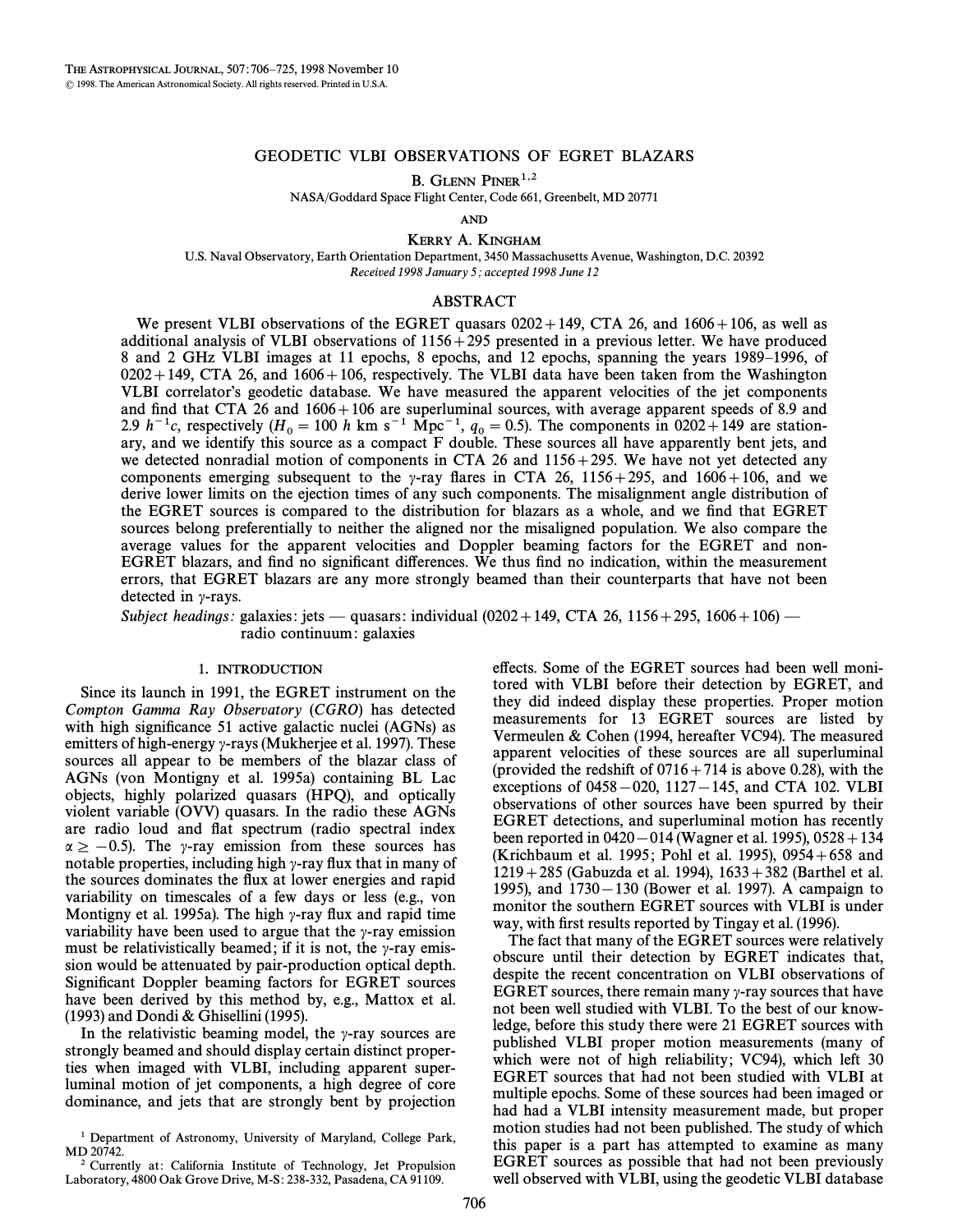of the Washington VLBI correlator located at the U.S. Naval Observatory (USNO). Reports have already been published of the measurement of superluminal motion in the quasar  $1611+343$  (Piner & Kingham 1997a, hereafter Paper I) and the measurement of a more standard superluminal velocity for the quasar  $1156+295$  (Piner & Kingham 1997b, hereafter Paper II), which had previously had a much larger measured superluminal velocity than any other source (McHardy et al. 1993, 1990). Detailed observations of three more sources are presented in this paper.

A study such as this has several potential benefits. It is important to understand why some of the sources sharing the common characteristics of EGRET blazars have not been detected in  $\gamma$ -rays. One possible reason is that the  $\gamma$ -ray emission may be more narrowly beamed than the radio emission (von Montigny et al. 1995b). Other possible reasons include intrinsic di†erences between the sources and long timescale variability of the  $\gamma$ -ray emission. VLBI measurements of such things as apparent superluminal motion can provide information on important quantities such as the angle of the jet to the line of sight and can help to address this question. High-resolution VLBI observations can also potentially discern any effects of  $\gamma$ -ray flares on the jet structure.

This study also demonstrates the usefulness of archival geodetic VLBI data for astrophysics. Several authors have used geodetic VLBI data for astrophysical purposes. All imageable sources in a single geodetic experiment were imaged by Charlot (1990), and geodetic VLBI images have been presented in papers on the individual sources 0528 + 134 (Krichbaum et al. 1995; Pohl et al. 1995), OJ 287 (Vicente, Charlot, & Sol 1996), 4C 39.25 (Alberdi et al. 1993; Fey, Eubanks, & Kingham 1997), 3C 273 (Charlot 1993), 3C 345 (Tang, Rönnäng, & Bååth 1989), and BL Lac (Tateyama et al. 1998). Schalinski et al. (1993) and Britzen et al. (1994) discussed a large-scale project to image many geodetic VLBI sources over many experiments. The study of which this paper is a part has a similar large-scale scope, in which over 100 images of six EGRET sources have been studied in detail (Piner 1998). Using archival geodetic VLBI data has several advantages. Many sources are observed very frequently, allowing for excellent time sampling. The archive extends back to 1986, allowing for an approximate 10 yr time baseline for most sources. Many of these sources were not observed by the astronomical VLBI community until after their announcement as EGRET sources in at least 1991. We discuss the selection of the individual sources studied in this paper in  $\S$  2, the archived geodetic VLBI observations in  $\S$  3, the motions of the individual jet components in  $\S$  4, and astrophysical implications of these results in § 5. We use  $H_0 = 100 h \text{ km s}^{-1} \text{ Mpc}^{-1}$ ,  $q_0 = 0.5$ , and the flux  $S \propto v^{+\alpha}$  throughout the paper.

### 2. SELECTION OF INDIVIDUAL SOURCES

For this study, we wished to find EGRET sources that had many good observations in the USNO geodetic VLBI database and had not had VLBI proper motion measurements published. For the list of EGRET sources, we used the 43 strong detections of AGNs given in the second EGRET catalog (Thompson et al. 1995) and the catalog supplement (Thompson et al. 1996). We also included four sources—3C 66A, CTA 26, 1622 – 297, and 2155 – 304—for which new results gave significant enough detections that there was little doubt they would be included as strong detections in future lists (R. C. Hartman 1996, private communication). These four sources are indeed included, along with four other new sources, in the recent list in Mukherjee et al. (1997).

Observations of 700 galactic and extragalactic sources are included in the USNO geodetic VLBI database from the beginning of the program in 1986 until 1996 November. Of the 47 EGRET sources considered, 39 had at least one observation in the database. Of these, 26 had at least one observation with the necessary  $(u, v)$ -plane coverage to make an image, and 20 of these had been observed often enough and well enough to produce a series of images. Nine of these 20 sources already had reliable VLBI proper motion measurements published. The remaining 11 sources were  $0202+149$ ,  $0208-512$ ,  $0235+164$ , CTA 26,  $0537 - 441$ ,  $1156 + 295$ ,  $1510 - 089$ ,  $1606 + 106$ ,  $1611 + 343$ ,  $1622-253$ , and  $1739+522$ . Two of these sources,  $0208 - 512$  and  $0537 - 441$ , are being studied by Tingay et al. (1996), and we have already presented results on  $1611 + 343$  and  $1156 + 295$  in Papers I and II, respectively. Of the remaining seven sources, we present detailed time series of  $0202 + 149$ , CTA 26, and  $1606 + 106$  in this paper, and we have also produced some images of  $0235+164$ ,  $1622 - 253$ , and  $1739 + 522$ .

#### 3. OBSERVATIONS

The VLBI observations used in this paper are from archived geodetic Mark III VLBI observations processed at the Washington VLBI Correlator Facility located at the U.S. Naval Observatory (USNO). The background details of these archival data and the reduction techniques are described in Paper I. As discussed in Paper I, some images have been formed by combining data from several geodetic VLBI experiments close together in time. This can be done as long as there is negligible change in the observable source structure over the time span of the summed observations, which is true for all observations that were combined for this paper. When experiments were combined, the AIPS task DBCON was used to combine them as separate subarrays.

A total of 40 different antennas were used among all of the imaged observations presented in this paper, with a maximum of 11 being used for a single experiment. The individual geodetic VLBI experiments used to image  $0202 + 149$ , CTA 26, and  $1606 + 106$  are listed in Table 1. When two or more experiments are listed at the same epoch, then these experiments were combined to produce an image at this epoch. When this was done the time coordinate used for that epoch was defined to be the average of the times of the individual observations, weighted by the number of measured visibilities per observation. We have observations over an approximate 7 yr time baseline for  $0202 + 149$ , a 3 yr time baseline for CTA 26, and a 5 yr time baseline for  $1606+106$ . The source  $0202+149$  was imaged at 11 epochs at both 8 and 2 GHz, for a total of 22 images of this source. Similarly, 16 and 24 images were produced of CTA 26 and  $1606 + 106$ , respectively. A total of 60 geodetic VLBI experiments were analyzed to produce the 62 images of these three sources.

In addition to the geodetic VLBI images, we have also used some VLBA images made as part of a study of the radio reference frame (Johnston et al. 1995). These images are also at 8 and 2 GHz, with some additional images at 15 GHz. The images are courtesy of (A. L. Fey 1996, 1997,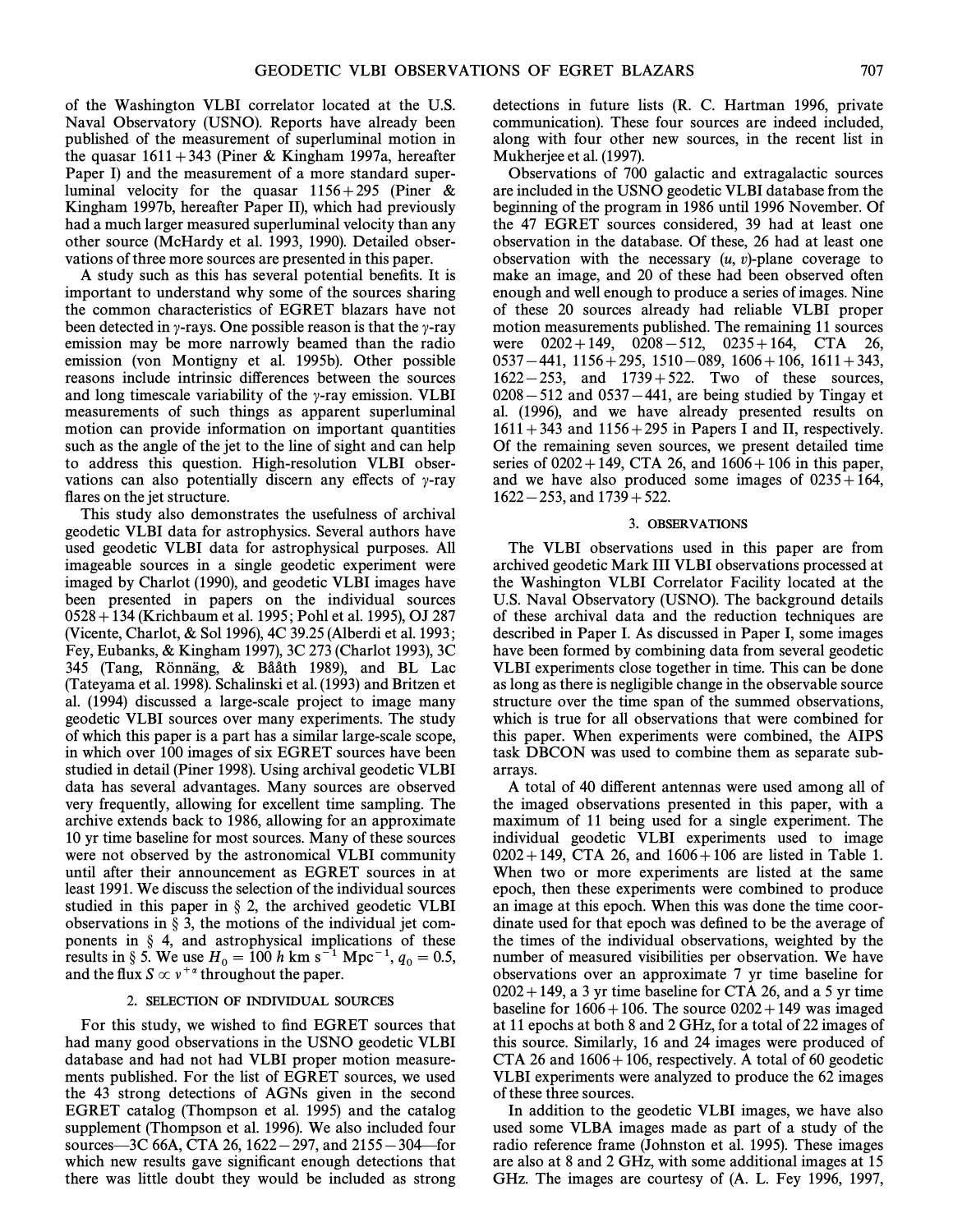| $\ddot{\phantom{0}}$<br>٦<br>TARIF<br>$\frac{1}{2}$ or or $\frac{1}{2}$ |
|-------------------------------------------------------------------------|
|-------------------------------------------------------------------------|

|               | Epoch                                |                                   |                          |                                         |                            |             |                                                                                                                                                                                                                      |               |                                                                |               |               |            |           |                        |                |                               |             |             |                           |                   |                          |              |                                                                                                                                                                                                                                                     |                    |                              |                 |             |                 |            |                                                                                                                                                                                                                                           |                     |               |             |             |                           |                    |                           |              |             |                  |                       |             |        |                                                                         |          |                  |                                      |              |                                                             |
|---------------|--------------------------------------|-----------------------------------|--------------------------|-----------------------------------------|----------------------------|-------------|----------------------------------------------------------------------------------------------------------------------------------------------------------------------------------------------------------------------|---------------|----------------------------------------------------------------|---------------|---------------|------------|-----------|------------------------|----------------|-------------------------------|-------------|-------------|---------------------------|-------------------|--------------------------|--------------|-----------------------------------------------------------------------------------------------------------------------------------------------------------------------------------------------------------------------------------------------------|--------------------|------------------------------|-----------------|-------------|-----------------|------------|-------------------------------------------------------------------------------------------------------------------------------------------------------------------------------------------------------------------------------------------|---------------------|---------------|-------------|-------------|---------------------------|--------------------|---------------------------|--------------|-------------|------------------|-----------------------|-------------|--------|-------------------------------------------------------------------------|----------|------------------|--------------------------------------|--------------|-------------------------------------------------------------|
| $1606 + 106$  | Visibilities                         |                                   |                          |                                         |                            |             |                                                                                                                                                                                                                      |               |                                                                |               |               |            |           |                        | $\vdots$       | $\vdots$                      | ႜၟ          |             | 1100<br>2700              | $\vdots$          | $\vdots$                 | $\vdots$     |                                                                                                                                                                                                                                                     |                    | : 8888888888<br>: 5355888888 |                 |             |                 |            |                                                                                                                                                                                                                                           |                     |               |             | : 500       |                           | $\frac{1}{2300}$   |                           | $\vdots$     | $\pm$       | $\vdots$         |                       |             |        | $:$ $88888$                                                             |          |                  | $\frac{1}{2}$                        |              |                                                             |
|               | Epoch                                |                                   |                          |                                         |                            |             |                                                                                                                                                                                                                      |               |                                                                |               |               |            |           |                        |                |                               |             |             |                           |                   |                          |              |                                                                                                                                                                                                                                                     |                    |                              |                 |             |                 |            |                                                                                                                                                                                                                                           |                     |               |             |             |                           | 4                  |                           |              |             |                  |                       |             |        |                                                                         |          |                  |                                      |              |                                                             |
| <b>CTA 26</b> | Visibilities                         |                                   |                          |                                         |                            |             |                                                                                                                                                                                                                      |               |                                                                |               |               |            |           |                        |                | $\frac{1888}{2322}$           |             | $\vdots$    | $\ddot{\ddot{\cdot}}$     |                   | $\frac{500}{200}$        | $\vdots$     |                                                                                                                                                                                                                                                     | $\frac{180}{1800}$ |                              | $\frac{1}{2}$ . |             | $\frac{188}{5}$ |            |                                                                                                                                                                                                                                           | $\frac{1300}{1100}$ |               | $\vdots$    | $\pm$       | : နွ                      |                    |                           | ∶ଛଁ ≷        |             | $\vdots$         | $\ddot{\ddot{\cdot}}$ | $\vdots$    |        | $\vdots$                                                                |          |                  |                                      |              | <b>8898</b>                                                 |
|               | ${\rm Epool^d}$                      |                                   |                          |                                         |                            |             |                                                                                                                                                                                                                      |               |                                                                |               |               |            |           |                        |                |                               |             |             |                           |                   |                          |              |                                                                                                                                                                                                                                                     |                    |                              |                 |             |                 |            |                                                                                                                                                                                                                                           |                     |               |             |             |                           |                    |                           |              |             |                  |                       |             |        |                                                                         |          |                  |                                      |              |                                                             |
| $0202 + 149$  | Visibilities <sup>°</sup>            |                                   |                          | 88828828282                             |                            |             |                                                                                                                                                                                                                      |               |                                                                |               | $\vdots$      | $\vdots$   | $\vdots$  | $\div$                 |                | 2400<br>$\vdots$              |             | $\vdots$    | $\vdots$<br>$\frac{1}{2}$ | $\ddot{\ddot{z}}$ |                          |              | : 88                                                                                                                                                                                                                                                | $\vdots$           | $\frac{1}{2}$                | $\vdots$        | $\vdots$    | $\vdots$        | $\vdots$   | $\vdots$                                                                                                                                                                                                                                  | $\frac{1}{2}$       | $\frac{1}{2}$ | $\vdots$ \$ |             | $\frac{1}{2}$             | $\frac{1}{2}$      | $\div$                    | $\div$       |             | $\frac{1}{2588}$ |                       | $\vdots$    |        | $\vdots$                                                                | $\vdots$ | $\vdots$         | $\begin{array}{c} .90 \ \end{array}$ |              |                                                             |
|               | <b>ANTENNAS</b> <sup>b</sup>         | Gi, Mp, N8, Ri<br>Gi, Ka, Mo, N8, | ž                        | s.<br>Ž<br>ž.<br>Gi, Mp, N<br>Gi, Mp, N | Gi, Mp, N                  | Gi, Ka, N8, | Gi, Ka, N8, Ri<br>Gi, Ka, N8, Ri<br>Gi, Ka, N8, Ri<br>Gi, Ka, N8, Ri<br>Gi, Ha, Ho, Ka, Km, Se, We, Wt<br>D1, Gi, Ha, Ho, Ka, Ka, Sa, Se<br>Ci, Ha, Ho, Ka, Ka, Sa, Se, We, Wi<br>Ci, Ha, Ho, Ka, Ka, Sa, Se, We, Wi |               |                                                                |               |               |            |           | Ka, Ks, Sa, Se, We, Wt | Br, Gi, Ka, La | Ks, Ma, N8, Sa<br>Gi, Ha, Ka, |             |             |                           |                   |                          |              | Al, Gi, Ha, Ho, Ka, Ko, Ks, Ma, N8, Sa<br>Al, Gi, Ma, N8, Wt<br>D6, Ha, Hn, Sa, Sc, Wt<br>D6, Ha, Hn, Sa, Sc, Wt<br>Gi, Ha, Ho, Ks, Se, Wt<br>Al, Ha, Ho, Ko, Ks, Ma, N8, Wt<br>Al, Gi, Ko, Ca, Ka, Na, N8, Na, N8<br>D4, Gi, Kn, Ko, Mk, N8, Sc, W |                    |                              |                 |             |                 |            | A1, Gi, M, N, Ci, W, Wt, A1, Gi, M, N, Ci, M, N, Y, Y, H, A1, Gi, M, N, On, Wt, Y<br>A1, Gi, Ma, N8, On, Wt, Y1<br>A1, Gi, Ma, N8, On, Wt, Y1<br>Fo, Gi, Ko, N8, N9, Wt, Wt, M, Gi, Ma, N8, On, Wt, Y1<br>A1, Gi, Ma, N8, On, Wt, Wt, Wt, |                     |               |             |             |                           |                    |                           |              |             |                  |                       |             |        |                                                                         |          | i, N2, N8, We, Y | ₹<br>o, Mk, N2, Nl,<br>AI, Gi, M     |              | Fo, Gi, Ko, Mk, I<br>Fo, Ko, Mi, N2, V<br>D6, Fo, Ha, Hn, S |
|               | DATE                                 | 1989 Jul 23                       | 1989 Aug 4<br>1989 Aug 7 |                                         | 1989 Aug 17<br>1989 Aug 24 | 1991 Mar 6  | 1991 Mar 11                                                                                                                                                                                                          | 1991 Mar 20   | 1991 Apr 3<br>1991 Apr 9                                       |               | 1991 Dec 17   | 992 Jun 29 | 15 lul 19 | 1992 Jul 21            | 1993 Apr 21    | 17 ya May<br>1993 Jun 14      | 1993 Jun 24 | 1993 Jun 25 | 1993 Jul 16               |                   | 1993 Dec 6<br>1993 Dec 9 | 01 nat 1994  | 1994 Jan 12                                                                                                                                                                                                                                         | 1994 Jan 18        | 1994 Mar 16<br>1994 Mar 24   |                 | 1994 May 12 | 1 dag 1661      | 1994 Sep 8 | 1994 Oct 4                                                                                                                                                                                                                                | 1994 Oct 5          | 1994 Oct 6    | 1994 Dec 13 | 1995 Jan 23 | 1995 Jan 24<br>1995 Feb 1 |                    | 1995 Mar 6<br>1995 Mar 23 |              | 1995 Apr 20 | 1995 Jun 14      | 1995 Jul 24           | 1995 Aug 16 |        | 1995 Aug 23<br>1995 Aug 24<br>1995 Aug 25<br>1995 Aug 26<br>1995 Aug 26 |          | 1995 Oct 11      | 1995 Oct 17                          |              | 1995 Nov 7<br>1996 Mar 11                                   |
|               | $N$ AME $^a$                         | NAVY30<br>NAVY31                  |                          | NAVY33<br>NAVY32                        | NAVY34                     | NAVY114     | <b>NAV115</b>                                                                                                                                                                                                        | <b>NAV116</b> | <b>NAV118</b>                                                  | <b>NAV119</b> | <b>GLOBAL</b> | POLAR-NI   | PPM-S1    | <b>GLOBAL</b>          | <b>SN1BS9</b>  | NAEX32<br>NAEX31              | NEOSB002    | SATL-ALT    | XASIA-2                   | NAEX37            | NEOSB008                 | NAXG07       | NAXG08                                                                                                                                                                                                                                              | NEOSA038           | PPMS <sub>2</sub>            | NEOSB011        | NEOSB013    | NEOSB016        | NEOSB017   | NEOSA075                                                                                                                                                                                                                                  | NEOSB018            | NEOSB019      | NEOSA085    | RDGTR1      | NA091                     | RDNAP <sub>2</sub> | GTRF2                     | <b>PPMS1</b> | RDTPCI      | NAEXS6           | RDGTR3                | GTRF4       | RDC95A | RDC95B                                                                  | RDC95C   | RDC95D<br>NAEX46 | <b>NA129</b>                         | <b>NA132</b> | RDSATI                                                      |
|               | EXPERIMENT<br>$N$ UMBER <sup>a</sup> | 5970                              | 5971                     | 5972<br>5973                            | 5974                       | 6414        | 6415                                                                                                                                                                                                                 |               | $\begin{array}{c}\n 418 \\ 419 \\ \hline\n 6419\n \end{array}$ |               | 6555          | 7982       | 6554      | 7992                   | 5789<br>6191   | 6214                          | 6573        | 6522        | 6187                      | 8069              |                          | 8024<br>6545 | 6591                                                                                                                                                                                                                                                |                    | 6838<br>6905                 | 6931            | 6933        | 6937            |            | 6875                                                                                                                                                                                                                                      | 6938                |               | 6885        | 6020        | 6891                      | 6534               | 6541                      | 6629         | 6633        | 6909             | 6636                  | 6780        | 6792   | 6990                                                                    | 6991     | 6992<br>7080     | 8129                                 | 8132.        | 7311                                                        |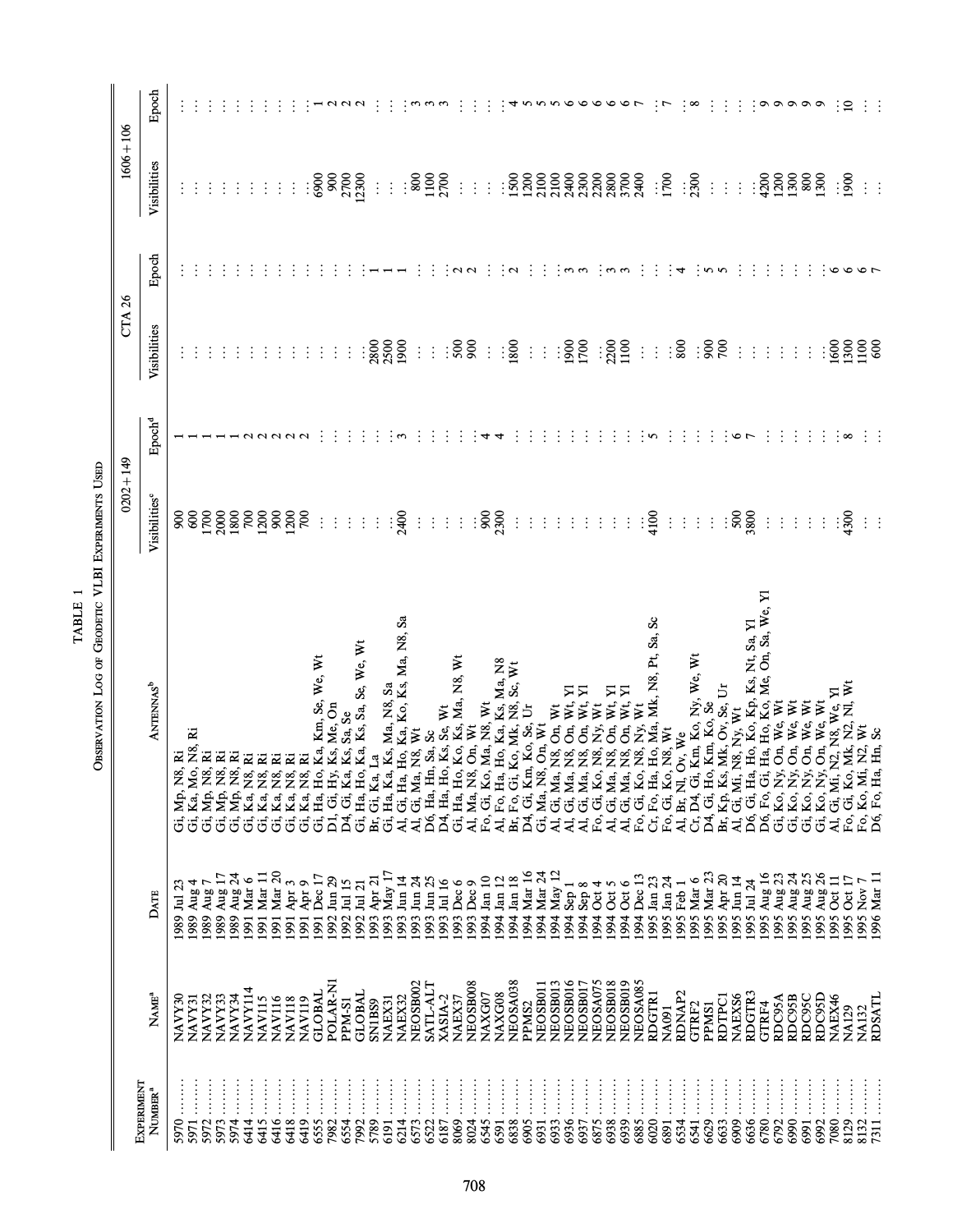|                                   |                                                                                            |                                                                                        |                                                                                                                                                                                                                | $0202 + 149$              |                    | CTA 26              |          | $1606 + 106$        |          |
|-----------------------------------|--------------------------------------------------------------------------------------------|----------------------------------------------------------------------------------------|----------------------------------------------------------------------------------------------------------------------------------------------------------------------------------------------------------------|---------------------------|--------------------|---------------------|----------|---------------------|----------|
| EXPERIMENT<br>NUMBER <sup>a</sup> | NAME <sup>a</sup>                                                                          | DATE                                                                                   | ANTENNAS <sup>b</sup>                                                                                                                                                                                          | Visibilities <sup>°</sup> | Epcch <sup>d</sup> | <b>Tisibilities</b> | Epoch    | Visibilities        | Epoch    |
| $7312$                            |                                                                                            | 1996 Mar 11                                                                            |                                                                                                                                                                                                                | $\vdots$                  |                    |                     |          |                     |          |
| $8152$                            |                                                                                            | 1996 Mar 26                                                                            |                                                                                                                                                                                                                | 90C                       |                    | $\vdots$            | $\vdots$ | $\vdots$            |          |
| $7313$                            |                                                                                            | 1996 Mar 27                                                                            |                                                                                                                                                                                                                |                           | $\vdots$           | $\vdots$            | $\vdots$ |                     |          |
| $7316$                            |                                                                                            |                                                                                        |                                                                                                                                                                                                                | $\vdots$<br>$\vdots$      | $\vdots$           | $\vdots$            | $\vdots$ | $\frac{1100}{3100}$ |          |
|                                   |                                                                                            |                                                                                        |                                                                                                                                                                                                                | 9500                      |                    | $\vdots$            |          |                     |          |
| $7323$                            |                                                                                            |                                                                                        |                                                                                                                                                                                                                | $\vdots$                  | $\vdots$           | 1000                |          |                     |          |
| $7317$                            | RDTPC<br>NA132<br>NPAC<br>WPAC<br>GTRF10<br>GTRF10<br>RDNAP1<br>RDNAP1<br>RDNAP2<br>RDNAP2 | 1996 Apr 23<br>1996 Apr 24<br>1996 Jul 11<br>1996 Jul 22                               | Br, Gi, Ks, Mk, Ov<br>Fo, Gi, Ko, N2, Ny, Wt<br>D4, Gi, Ko, Ks, Se<br>Cr, D1, Gi, Ha, Ho, Ks, Ma, Ny, We<br>A1, Gi, No, N2, Ny, Wt<br>A1, D6, Fo, Ha, Ho, Ks, Mk, Ny, Sc<br>A1, D6, Fo, Ha, Ho, Ks, Mk, Ny, Sc | $\vdots$                  | $\vdots$           | $\vdots$            | $\vdots$ | : និទ្ធ<br>: ដូនី   |          |
| 7328                              |                                                                                            | 1996 Jul 22                                                                            |                                                                                                                                                                                                                | $\vdots$                  |                    | 800                 | $\infty$ |                     |          |
| $8175$                            |                                                                                            | 1996 Sep 3                                                                             | A1, Gi, N1, We, Y1<br>Fo, Gi, Ko, N2, Ny, W1                                                                                                                                                                   | $\frac{300}{2}$           | $\equiv$           | $\vdots$            | $\vdots$ | $\vdots$            | $\vdots$ |
|                                   |                                                                                            | <u>a Filmania at a lan da a dan an a t</u> homa an an ann ann an an ann an t-ann an a- |                                                                                                                                                                                                                |                           |                    |                     |          |                     |          |

 $\texttt{TABLE 1—Continued}$ TABLE 1 $—Continued$ 

> abExperiment number and name as it appears in experiment summary Ðle.

 $\degree$  Antenna names, locations, and sizes are as follows: Al = ALGOPARK; Algonquin, Ontario; 46 m. Br $\equiv$  BR-VLBA; Brewster, WA; 25 m. Cr = CRIMEA; Simeiz, Crimea, Ukraine; 22 m. D1 = DSS15; Goldstone, CA; 34 m. D4 = DSS45; Tidbinbilla, Australia; 34 m. D6 = DSS65; Madrid, Spain; 34 m. Fo = FORTLEZA; Fortaleza, Brazil; 14 m. Gi $\equiv$  GILCREEK; Fairbanks, AK; 26 m.  $Ha = HARTRAO; Hartebesthoek, South Africa; 26 m. Hm = HN-VLBA; Hanoock, NH; 25 m. Ho = HOBART26; Hobart, Tsamania; 26 m. Hy = HAYSTACK; Westord, MA; 37 m. Ka = KAUAI; H$ Kauai, HI; 9 m. Km = KASHIM34, KASH\_34; Kashima, Japan; 34 m. Ko = KOKEE; Kauai, HI; 20 m. Kp = KP-VLBA; Kitt Peak, AZ; 25 m. Ks = KASHIMA; Kashima, Japan; 26 m. La = LA-VLBA; Los Alamos, NM; 25 m. Ma = MATERA; Matera, Italy; 20 m. Me = MEDICINA; Medicina, Italy; 32 m. Mi = MIAMI20; Perrine, FL; 20 m. Mk = MK-VLBA; Mauna Kea, HI; 25 m. Mo = MOJAVE12; Goldstone, CA; 12 m. Mp = MARPOINT; Maryland Point, MD; 26 m. N2 = NRAO20; Greenbank, WV; 36 m. New NRAO85–3; Greenbank, WV; 26 m. Nl = NL-VLBA; North Liberty, IA; 25 m. Nt = NOTO; Noto, Sicily, Italy; 25 m. Ny = NYALES20; Ny Alesund, Norway; 20 m. On = ONSALA60; Onsala, Sweden; 20 m. Ov = OV-VLBA; Big Pine, CA; 25 m.  $\Pr = \text{PIETOWN}, \text{NM}; 25 \text{ m. Ri} = \text{RICHMOND}; \text{Perine}, \text{FI}; 18 \text{ m. Sa} = \text{SANTIA12}; \text{Sartiago}, \text{Chile}; 12 \text{ m. Se} = \text{SC-VIBA}, \text{St. Si} \cdot \text{SIA} = \text{NSEHAN25}; \text{Shanghai}, \text{St. Si} \cdot \text{SIA} = \text{NSEHAN25}; \text{Shanghal} \cdot \text{SIA} = \text{NSEHAN25}; \text{St. Si} \cdot \text{SIA} = \text{NSEHAN25}; \text{St. Si} \$ China; 25 m. Ur = URUMQI; Xinjiang, China; 25 m. We $\epsilon$ = WESTFORD; Westford, MA; 18 m. Wt = WEITZELL; Wettzell, Germany; 20 m. Yl = YLOW7296; Yellowknife, Northwest Territory; 10 m.

° Number of measured visibilities per IF, rounded to the nearest hundred. To get total number of visibilities multiply by 8 for 8 GHz or 6 for 2 GHz. Number of measured visibilities per IF, rounded to the nearest hundred. To get total number of visibilities multiply by 8 for 8 GHz or 6 for 2 GHz.

<sup>d</sup> Duplicate epoch numbers indicate combined experiments. Duplicate epoch numbers indicate combined experiments.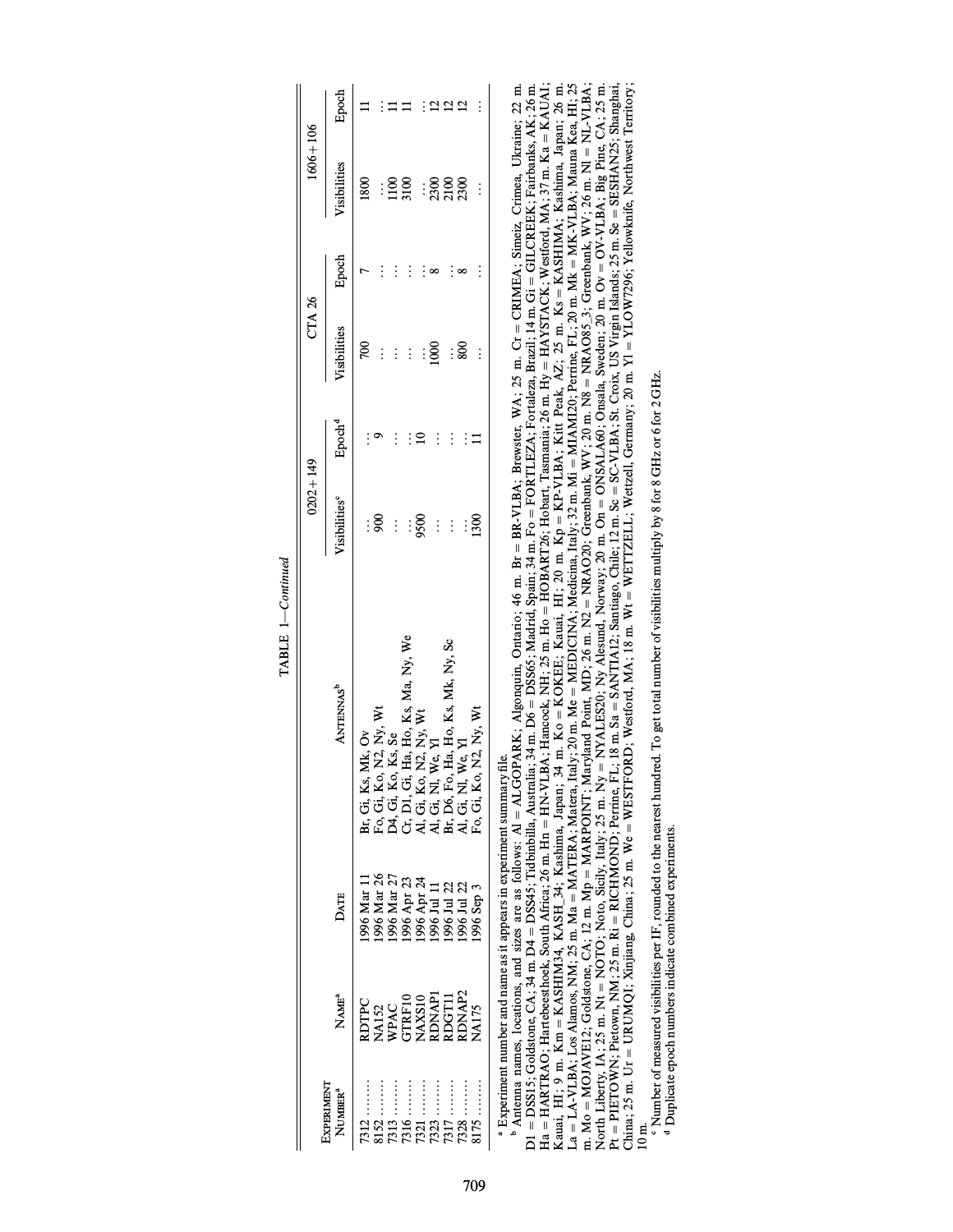TABLE 2 VLBA RADIO REFERENCE FRAME OBSERVATIONS USED

| Date          | Sources                     | Frequencies<br>(GHz) | Epoch <sup>a</sup> |
|---------------|-----------------------------|----------------------|--------------------|
| 1995 Jul 24   | CTA 26, $1606 + 106$        | 2, 8                 | F1                 |
| 1995 Oct $2$  | <b>CTA 26</b>               | 2, 8                 | F <sub>2</sub>     |
| 1995 Oct $17$ | $0202 + 149$ , $1606 + 106$ | 15                   | F3                 |
| 1996 Apr $23$ | $0202 + 149$ , $1606 + 106$ | 2, 8, 15             | F4                 |

<sup>a</sup> Epoch identification for comparison with geodetic VLBI epochs.

private communications), but we performed the model fitting of the images independently. VLBA observations of other radio reference frame sources are presented by Fey, Clegg,  $&$  Fomalont (1996) and Fey  $&$  Charlot (1997). A list of the VLBA observations used in this paper is given in Table 2. In general, the VLBA images have lower resolution due to their shorter baselines, but higher dynamic range than the geodetic VLBI images. Thus they can serve as useful consistency checks on the reality of fainter components but do not significantly improve the proper motion measurements.

### 3.1. Images

Figures  $1-6$  show time-series mosaics of some of the geodetic VLBI images, at 2 and 8 GHz, of  $0202 + 149$ , CTA 26, and  $1606 + 106$ . These figures display time along the y-axis and relative right ascension along the x-axis. The images are centered at the time coordinate at which the observation was made. The axis scalings have been chosen so that the images remain true to the original beam, and no distortion is introduced into the images. Because of space considerations, only about half of the VLBI images used in the analysis of these sources are shown in these figures. We believe we have selected those images that best demonstrate changes in source structure. Parameters of the displayed images are given in Table 3. The lowest contour for each image has been set equal to 3 times the rms noise in the image; however, noise contours have been suppressed in the time-series plots to avoid plotting a noise contour over an adjacent image.

The individual component positions as determined from model fitting (see  $\S$  3.2) are plotted on Figures 1–6, with various symbols. The dotted lines connecting these component positions represent the best fits to motion of the components at constant velocity, using measured positions from all epochs. Proper motion of components is easy to see by looking at these fits: A perfectly vertical line indicates a stationary component, and the more the line deviates from the vertical the faster the component is moving. Throughout the rest of this paper we follow the component numbering system of labeling the presumed core C0 and labeling the other components consecutively starting at C1, from the outermost component inward. Many of the di†erences in appearance from image to image within a series are due to the differences in the geodetic VLBI experiments. Experiments can vary drastically in both the lengths of the baselines and the sensitivities of the antennas. The geodetic VLBI experiments tend to have very long baselines that give high resolution; however, some experiments also have

| Source       | Frequency<br>(GHz) | Figure         | Epoch <sup>a</sup>      | Beam <sup>b</sup>   | Contours<br>(multiples of lowest contour) | Lowest Contour <sup>e</sup><br>$(mJy beam^{-1})$ |
|--------------|--------------------|----------------|-------------------------|---------------------|-------------------------------------------|--------------------------------------------------|
| $0202 + 149$ | 2                  | 1a             | 1                       | 4.56, 2.70, 31.8    | 1, 2, 4, 8, 16, 32, 64                    | 17.0                                             |
|              |                    | 1 <sub>b</sub> | 2                       | 3.89, 2.23, 3.2     | 1, 2, 4, 8, 16, 32, 64                    | 11.5                                             |
|              |                    | 1c             | 3                       | $1.92, 1.68, -43.8$ | 1, 2, 4, 8, 16, 32, 64, 128               | 11.1                                             |
|              |                    | 1d             | 5                       | 2.59, 1.76, 25.0    | 1, 2, 4, 8, 16, 32, 64                    | 9.5                                              |
|              |                    | 1e             | 11                      | 2.33, 2.12, 29.7    | 1, 2, 4, 8, 16, 32, 64, 128               | 11.0                                             |
|              | 8                  | 2a             | $\boldsymbol{2}$        | 1.00, 0.54, 5.9     | 1, 2, 4, 8, 16, 32, 64                    | 23.0                                             |
|              |                    | 2b             | 3                       | 0.48, 0.43, 1.6     | 1, 2, 4, 8, 16, 32, 64                    | 16.8                                             |
|              |                    | 2c             | 4                       | 0.52, 0.39, 6.7     | 1, 2, 4, 8, 16, 32, 64                    | 17.7                                             |
|              |                    | 2d             | 7                       | $0.53, 0.45, -60.5$ | 1, 2, 4, 8, 16, 32, 64                    | 16.1                                             |
|              |                    | 2e             | 11                      | 0.61, 0.57, 14.9    | 1, 2, 4, 8, 16, 32, 64                    | 15.6                                             |
| $CTA 26$     | 2                  | 3a             | $\mathbf{1}$            | 2.07, 1.84, 26.3    | 1, 2, 4, 8, 16, 32, 64                    | 26.6                                             |
|              |                    | 3b             | $\overline{\mathbf{c}}$ | 4.64, 1.84, 2.5     | 1, 2, 4, 8, 16, 32, 64, 128               | 12.1                                             |
|              |                    | 3c             | 3                       | $10.6, 2.11, -2.8$  | 1, 2, 4, 8, 16, 32, 64, 128               | 8.7                                              |
|              |                    | 3d             | 5                       | $2.69, 1.95, -80.2$ | 1, 2, 4, 8, 16, 32, 64, 128, 256          | 9.4                                              |
|              | 8                  | 4a             | $\mathbf{1}$            | 0.56, 0.48, 32.1    | 1, 2, 4, 8, 16, 32, 64                    | 23.9                                             |
|              |                    | 4b             | 2                       | $1.24, 0.50, -0.5$  | 1, 2, 4, 8, 16, 32, 64, 128               | 9.0                                              |
|              |                    | 4c             | 5                       | $0.70, 0.53, -79.0$ | 1, 2, 4, 8, 16, 32, 64, 128               | 4.2                                              |
|              |                    | 4d             | $\overline{7}$          | 1.05, 0.66, 35.6    | 1, 2, 4, 8, 16, 32, 64, 128               | 6.4                                              |
| $1606 + 106$ | 2                  | 5a             | 3                       | 2.37, 1.64, 46.6    | 1, 2, 4, 8, 16, 32, 64, 128               | 7.5                                              |
|              |                    | 5b             | 7                       | 2.50, 1.53, 17.0    | 1, 2, 4, 8, 16, 32, 64, 128               | 7.7                                              |
|              |                    | 5c             | 9                       | 2.53, 2.00, 22.9    | 1, 2, 4, 8, 16, 32, 64, 128               | 8.5                                              |
|              |                    | 5d             | 12                      | 3.52, 2.44, 36.5    | 1, 2, 4, 8, 16, 32, 64                    | 18.0                                             |
|              | 8                  | <b>6a</b>      | $\mathbf{1}$            | $0.51, 0.44, -31.6$ | 1, 2, 4, 8, 16, 32, 64                    | 12.3                                             |
|              |                    | 6b             | $\boldsymbol{2}$        | 0.48, 0.45, 55.8    | 1, 2, 4, 8, 16, 32, 64, 128               | 7.1                                              |
|              |                    | 6c             | 3                       | 0.64, 0.45, 39.8    | 1, 2, 4, 8, 16, 32, 64, 128               | 7.8                                              |
|              |                    | 6d             | 5                       | $1.07, 0.59, -2.0$  | 1, 2, 4, 8, 16, 32, 64                    | 9.2                                              |
|              |                    | 6e             | $\overline{7}$          | 0.65, 0.42, 18.8    | 1, 2, 4, 8, 16, 32, 64, 128               | 7.5                                              |
|              |                    | 6f             | 9                       | 0.69, 0.54, 15.9    | 1, 2, 4, 8, 16, 32, 64, 128               | 8.0                                              |
|              |                    | 6q             | 12                      | 1.02, 0.68, 33.2    | 1, 2, 4, 8, 16, 32, 64                    | 9.8                                              |

TABLE 3

<sup>a</sup> Epoch identification in Table 1.

b Numbers given for the beam are the FWHMs of the major and minor axes in milliarcseconds, and the position angle of the major axis in degrees.

c The lowest contour is set to be 3 times the rms noise in the image.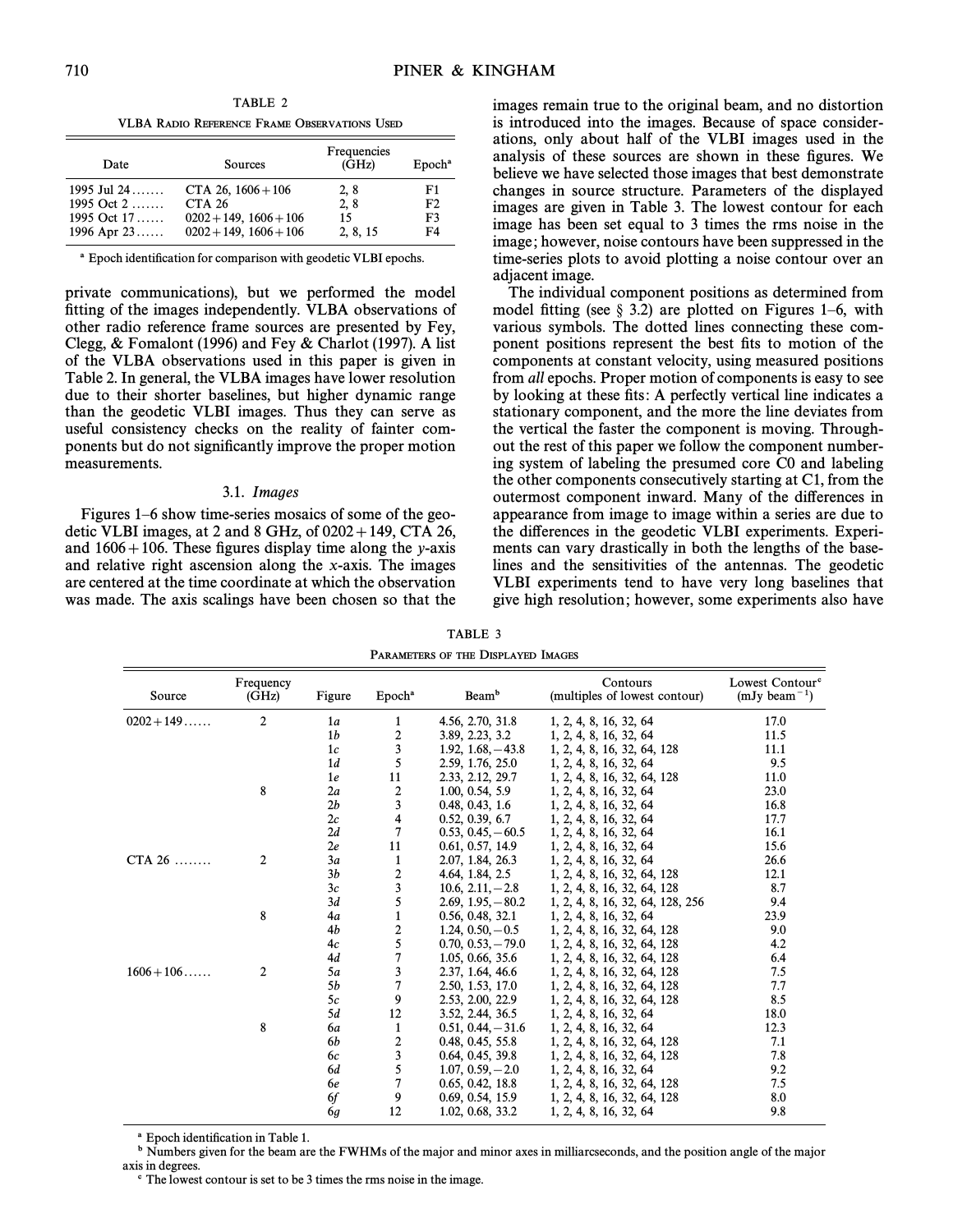



FIG. 2.  $-(a)-(e)$  Same as Fig. 1 except the images are at 8 GHz. Asterisks mark the position of component C2.

FIG. 1.— $(a)$ – $(e)$  Time-series mosaic of a selection of 2 GHz VLBI images of  $0202+149$ . Time is plotted along the y-axis and relative right ascension is plotted along the x-axis. Parameters of the images are given in Table 3. Squares mark the model-fit positions of component C1 and the dotted line is the best fit of these positions to motion with constant velocity, using the measured positions at all epochs. Not all available images are shown, but they are included in the fits.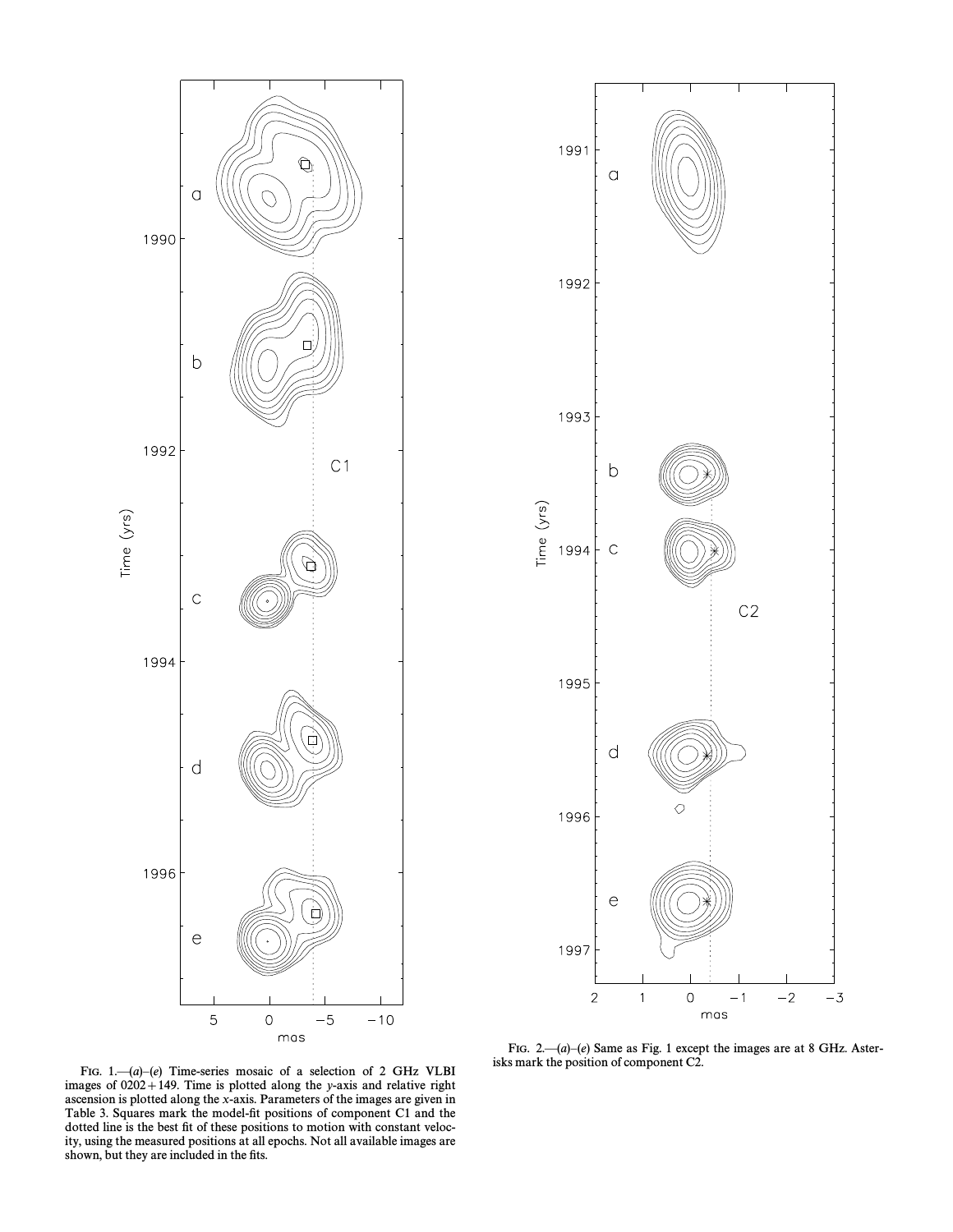



FIG. 4. $\leftarrow$ (a) $\leftarrow$ (d) Same as Fig. 1 except the images are of CTA 26 at 8 GHz. Triangles mark the position of component C2 and squares mark the position of component C3.

FIG. 3.  $-\frac{a}{d}$ Same as Fig. 1 except the images are of CTA 26. Asterisks mark the position of component C1.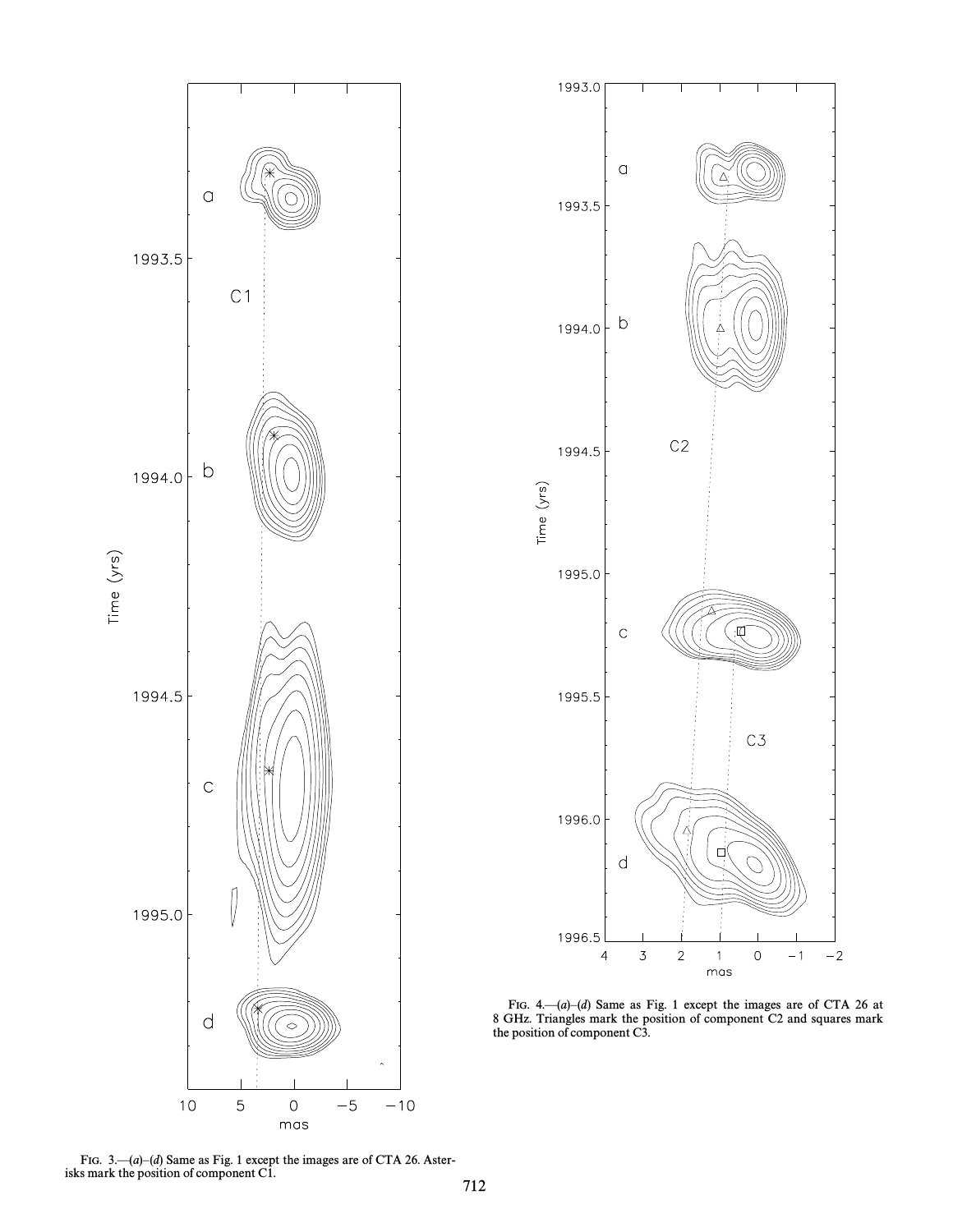



FIG. 5.— $(a)$ – $(d)$  Same as Fig. 1 except the images are of  $1606 + 106$ . Squares mark the position of component C1 and asterisks mark the position of component C2.

FIG. 6.— $(a)$ – $(g)$  Same as Fig. 1 except the images are of  $1606 + 106$  at 8 GHz. Squares mark the position of component C4 and asterisks mark the position of component C5. To prevent confusion with C4, component C3 is not shown.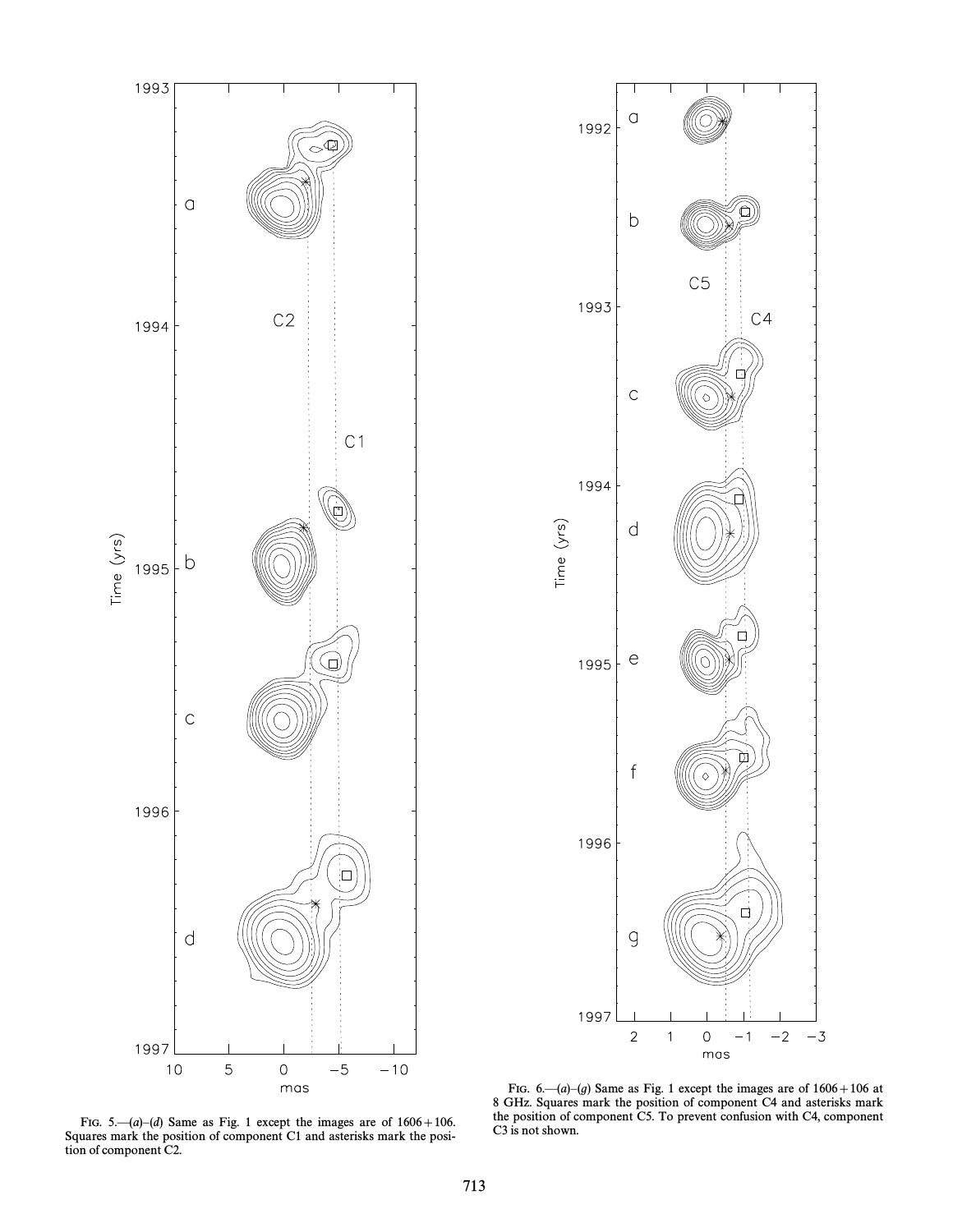TABLE 4 GAUSSIAN MODELS

| Source       | Epoch <sup>a</sup> | Component               | Frequency<br>(GHz)                          | $S^{\mathbf{b}}$<br>$(\mathbf{J}\mathbf{y})$ | $r^{\rm c}$<br>(mas) | $\sigma_r^{\ \ d}$<br>(mas) | PA°<br>(deg)        | ${\sigma_{\rm PA}}^{\rm d}$<br>(deg) | $a^e$<br>(mas)   | b/a                  | $\Phi^{\rm f}$<br>(deg)    |
|--------------|--------------------|-------------------------|---------------------------------------------|----------------------------------------------|----------------------|-----------------------------|---------------------|--------------------------------------|------------------|----------------------|----------------------------|
| $0202 + 149$ | $\mathbf{1}$       | $_{\rm C0}$             | $\bf 8$                                     | 1.37                                         | $\ldots$             | $\ldots$                    | $\ldots$            | $\ldots$                             | 0.15             | 1.00                 | $\cdots$                   |
|              |                    | $\ldots$<br>C1          | $\boldsymbol{2}$<br>$\overline{\mathbf{c}}$ | 1.10<br>0.98                                 | $\ldots$<br>4.58     | $\ldots$<br>0.28            | $\ldots$<br>$-44.8$ | .<br>9.3                             | $\ldots$<br>4.26 | $\ldots$<br>0.42     | $\cdots$<br>44.6           |
|              | $\boldsymbol{2}$   | $_{\rm C0}$             | 8                                           | 2.52                                         | $\ldots$             | $\ldots$                    | $\cdots$            | $\cdots$                             | 0.51             | 0.19                 | 19.8                       |
|              |                    | C1                      | $\overline{\mathbf{c}}$                     | 0.58                                         | 4.72                 | 0.28                        | $-54.9$             | 7.1                                  | 1.18             | 1.00                 | $\cdots$                   |
|              | 3                  | $_{\rm C0}$             | 8                                           | 1.64                                         | $\ldots$             | $\ldots$                    | $\ldots$            | $\ldots$                             | 0.16             | 0.13                 | $-53.0$                    |
|              |                    | C2<br>C1                | 8<br>$\overline{\mathbf{c}}$                | 0.46<br>0.59                                 | 0.38<br>4.97         | 0.07<br>0.19                | $-80.6$<br>$-47.9$  | 11.9<br>3.2                          | $\ldots$<br>2.53 | $\ldots$<br>0.80     | $\ldots$<br>44.5           |
|              | 4                  | $_{\rm C0}$             | 8                                           | 2.07                                         | $\ldots$             | $\ldots$                    | $\cdots$            | $\ldots$                             | 0.12             | 0.58                 | $-36.7$                    |
|              |                    | C2                      | 8                                           | 0.36                                         | 0.49                 | 0.06                        | $-82.4$             | 10.0                                 | $\ldots$         | $\ldots$             | $\cdots$                   |
|              |                    | C1                      | $\overline{\mathbf{c}}$                     | 0.40                                         | 4.90                 | 0.17                        | $-57.4$             | 3.3                                  | 1.94             | 0.16                 | $-26.3$                    |
|              | 5                  | $_{\rm C0}$             | 8                                           | 2.04                                         | $\ldots$             | $\ldots$                    | $\ldots$            | $\ldots$                             | 0.29             | 0.56                 | $-25.9$                    |
|              |                    | C2<br>C1                | 8<br>$\overline{\mathbf{c}}$                | 0.40<br>0.62                                 | 0.49<br>4.78         | 0.08<br>0.18                | $-65.9$<br>$-53.2$  | 12.6<br>5.1                          | 0.41<br>2.98     | 1.00<br>0.45         | $\cdots$<br>39.4           |
|              | 6                  | C <sub>0</sub>          | 8                                           | 1.85                                         | $\ldots$             | $\ldots$                    | $\ldots$            | $\ldots$                             | 0.45             | 0.59                 | $-1.1$                     |
|              |                    | C2                      | 8                                           | 0.31                                         | 0.58                 | 0.17                        | $-58.6$             | 17.0                                 | $\ldots$         | $\ldots$             | $\cdots$                   |
|              |                    | C1                      | $\overline{\mathbf{c}}$                     | 0.77                                         | 4.31                 | 0.40                        | $-51.8$             | 7.3                                  | 3.73             | 0.68                 | $-22.1$                    |
|              | 7                  | C <sub>0</sub>          | 8                                           | 1.79                                         | $\ldots$             | $\ldots$                    | $\ldots$            | $\ldots$                             | 0.31             | 0.62                 | $-11.9$                    |
|              |                    | C2<br>C1                | 8<br>$\overline{\mathbf{c}}$                | 0.21<br>0.34                                 | 0.37<br>4.89         | 0.09<br>0.21                | $-84.9$<br>$-60.2$  | 11.8<br>3.0                          | $\ldots$<br>1.55 | $\ldots$<br>0.83     | $\ldots$<br>$-48.5$        |
|              | 8                  | C <sub>0</sub>          | 8                                           | 2.07                                         | $\ldots$             | $\ldots$                    | $\ldots$            | $\ldots$                             | 0.24             | 0.53                 | $-62.8$                    |
|              |                    | C2                      | 8                                           | 0.15                                         | 0.49                 | 0.08                        | $-80.5$             | 13.9                                 | $\ldots$         | $\ldots$             | $\cdots$                   |
|              |                    | C1                      | 8                                           | 0.23                                         | 4.82                 | 0.14                        | $-48.5$             | 2.0                                  | 2.48             | 0.22                 | 55.0                       |
|              |                    | $\ldots$                | $\boldsymbol{2}$                            | 0.53                                         | 4.91                 | 0.21                        | $-53.0$             | 5.3                                  | 2.74             | 0.54                 | 22.3                       |
|              | F3                 | C <sub>0</sub>          | 15                                          | 1.87                                         | $\ldots$             | $\ldots$                    | $\ldots$            | $\ldots$                             | 0.34             | 0.17                 | $-19.7$                    |
|              |                    | C2<br>C1                | 15<br>15                                    | 0.26<br>0.21                                 | 0.34<br>4.99         | 0.12<br>0.17                | $-79.6$<br>$-53.8$  | 29.5<br>3.4                          | 0.39<br>2.42     | 1.00<br>0.52         | $\cdots$<br>40.4           |
|              | 9                  | $_{\rm C0}$             | $\bf 8$                                     | 1.44                                         | $\ldots$             | $\ldots$                    | $\ldots$            | $\ldots$                             | $\ldots$         | $\ldots$             | $\ldots$                   |
|              |                    | C2                      | $\bf 8$                                     | 0.37                                         | 0.34                 | 0.08                        | $-63.6$             | 20.0                                 | 0.42             | 1.00                 | .                          |
|              |                    | C1                      | $\boldsymbol{2}$                            | 0.37                                         | 4.53                 | 0.16                        | $-56.5$             | 5.5                                  | 2.42             | 0.58                 | 30.5                       |
|              | F <sub>4</sub>     | C <sub>0</sub>          | 15                                          | 1.52                                         | $\ldots$             | $\ldots$                    | $\ldots$            | $\ldots$                             | 0.27             | 0.23                 | $-26.9$                    |
|              |                    | $\ldots$                | $\bf 8$                                     | 1.66                                         | $\ldots$             | $\ldots$                    | $\ldots$            | $\ldots$                             | $\ldots$         | $\ldots$             | $\cdots$                   |
|              |                    | C <sub>2</sub>          | 15<br>$\bf 8$                               | 0.28<br>0.21                                 | 0.39<br>0.50         | 0.15<br>0.28                | $-50.9$<br>$-65.9$  | 21.1<br>32.7                         | 0.64<br>0.24     | 0.29<br>1.00         | 76.8                       |
|              |                    | $\ldots$<br>C1          | 15                                          | 0.21                                         | 5.12                 | 0.22                        | $-54.0$             | 2.6                                  | 2.41             | 0.41                 | $\cdots$<br>36.2           |
|              |                    | $\ldots$                | 8                                           | 0.25                                         | 5.14                 | 0.48                        | $-53.8$             | 4.6                                  | 2.10             | 0.48                 | 30.3                       |
|              |                    | .                       | $\sqrt{2}$                                  | 0.41                                         | 4.49                 | 0.67                        | $-57.4$             | 13.1                                 | 2.55             | 0.53                 | $-2.1$                     |
|              | $10\,$             | CO                      | 8                                           | 1.41                                         | $\ldots$             | $\ldots$                    | $\ldots$            | $\ldots$                             | 0.24             | 0.53                 | $-34.6$                    |
|              |                    | C <sub>2</sub>          | 8                                           | 0.13                                         | 0.54                 | 0.15                        | $-68.4$             | 18.7                                 | $\ldots$         | $\ldots$             | $\ldots$                   |
|              |                    | C1<br>$\ldots$          | 8<br>$\overline{\mathbf{c}}$                | 0.12<br>0.24                                 | 5.11<br>4.88         | 0.28<br>0.40                | $-52.5$<br>$-55.0$  | 2.5<br>7.1                           | 1.76<br>1.11     | 0.38<br>1.00         | 20.0<br>$\cdots$           |
|              | $11\,$             | $_{\rm C0}$             | 8                                           | 1.50                                         | $\ldots$             | $\ldots$                    | $\ldots$            | $\ldots$                             | 0.28             | 0.25                 | $-52.7$                    |
|              |                    | C <sub>2</sub>          | 8                                           | 0.30                                         | 0.38                 | 0.09                        | $-76.6$             | 15.1                                 | 0.27             | 1.00                 |                            |
|              |                    | C1                      | $\overline{\mathbf{c}}$                     | 0.34                                         | 4.93                 | 0.21                        | $-56.7$             | 4.5                                  | 2.10             | 0.37                 | 17.9                       |
| CTA 26       | $\mathbf{1}$       | CO                      | 8                                           | 2.89                                         | $\ldots$             | $\ldots$                    | $\ldots$            | .                                    | 0.26             | 0.40                 | 59.8                       |
|              |                    | C <sub>2</sub><br>C1    | 8<br>$\overline{c}$                         | 0.78<br>0.31                                 | 0.90<br>3.67         | 0.13<br>0.51                | 94.4<br>45.3        | 8.6<br>7.2                           | 0.85             | 0.60                 | 45.4                       |
|              | $\boldsymbol{2}$   | $_{\rm C0}$             | 8                                           | 1.81                                         | $\ldots$             | $\ldots$                    | $\cdots$            | $\ldots$                             | 0.34             | 0.54                 | 63.4                       |
|              |                    | C2                      | 8                                           | 0.56                                         | 0.97                 | 0.13                        | 90.0                | 17.8                                 | 0.88             | 0.79                 | $-3.9$                     |
|              |                    | C1                      | $\boldsymbol{2}$                            | 0.16                                         | 4.41                 | 1.07                        | 27.7                | 8.3                                  | 1.04             | 1.00                 | $\ldots$                   |
|              | 3                  | CO                      | 8                                           | 1.16                                         | $\ldots$             | $\ldots$                    | $\ldots$            | $\ldots$                             | $\ldots$         | $\ldots$             | $\ldots$                   |
|              |                    | $\rm C3$<br>C2          | 8<br>8                                      | 0.66<br>0.28                                 | 0.48<br>1.22         | 0.04<br>0.29                | 90.3<br>108.2       | 20.8<br>29.1                         | $\cdots$         | $\ldots$             | $\ldots$                   |
|              |                    | C1                      | $\overline{\mathbf{c}}$                     | 0.26                                         | 3.65                 | 1.36                        | 58.3                | 32.6                                 | $\cdots$<br>.    | $\ldots$<br>$\cdots$ | $\ldots$                   |
|              | 4                  | $_{\rm C0}$             | 8                                           | 0.99                                         | $\ldots$             | $\ldots$                    | $\cdots$            | $\ldots$                             | $\cdots$         | $\ldots$             | $\ldots$<br>$\cdots$       |
|              |                    | $\rm C3$                | 8                                           | 0.79                                         | 0.69                 | 0.08                        | 92.1                | 27.1                                 | .                | $\ldots$             | $\ldots$                   |
|              |                    | C2                      | 8                                           | 0.22                                         | 1.74                 | 0.42                        | 76.1                | 38.7                                 | $\ldots$         | $\ldots$             | $\ldots$                   |
|              |                    | C1                      | $\overline{\mathbf{c}}$                     | 0.19                                         | 4.70                 | 4.03                        | 36.5                | 35.1                                 | 5.01             | 1.00                 | .                          |
|              | 5                  | $_{\rm C0}$<br>$\rm C3$ | 8<br>8                                      | 0.94<br>0.64                                 | $\ldots$<br>0.62     | $\ldots$<br>0.04            | $\cdots$<br>64.7    | $\ldots$<br>3.4                      | 0.21<br>0.42     | 1.00<br>1.00         | .                          |
|              |                    | C2                      | 8                                           | 0.17                                         | 1.54                 | 0.16                        | 58.9                | 5.7                                  | 0.28             | 1.00                 | $\cdots$<br>$\ldots$       |
|              |                    | C1                      | $\boldsymbol{2}$                            | 0.08                                         | 4.27                 | 0.61                        | 63.7                | 7.5                                  | $\ldots$         | $\ldots$             | $\ldots$                   |
|              | ${\rm F1}$         | CO                      | 8                                           | 0.93                                         | $\ldots$             | $\ldots$                    | $\cdots$            | $\ldots$                             | $\ldots$         | $\ldots$             | $\ldots$                   |
|              |                    | $\rm C3$                | 8                                           | 0.70                                         | 0.67                 | 0.08                        | 61.2                | 10.1                                 | 0.85             | 0.20                 | $-82.7$                    |
|              |                    | C <sub>2</sub>          | 8                                           | 0.23                                         | 1.68                 | 0.30                        | 69.7                | 16.5                                 | 1.83             | 0.44                 | 22.2                       |
|              | $\rm F2$           | C1<br>CO                | $\boldsymbol{2}$<br>8                       | 0.07<br>1.18                                 | 6.12<br>$\ldots$     | 1.23<br>$\dots$             | 61.4<br>$\cdots$    | 15.6<br>$\ldots$                     | 3.79             | 1.00<br>$\ldots$     | $\cdots$                   |
|              |                    | $\rm C3$                | 8                                           | 0.63                                         | 0.79                 | 0.08                        | 66.5                | 9.6                                  | $\ldots$<br>0.92 | 0.60                 | $\ldots$<br>$-67.5$        |
|              |                    | C <sub>2</sub>          | 8                                           | 0.18                                         | 1.64                 | 0.35                        | 58.2                | 17.5                                 | 1.89             | 0.63                 | 13.4                       |
|              | 6                  | CO                      | 8                                           | 1.21                                         | $\ldots$             | $\ldots$                    | $\cdots$            | $\ldots$                             | 0.27             | 1.00                 | $\mathcal{L}(\mathcal{L})$ |
|              |                    | C <sub>3</sub>          | 8                                           | 0.63                                         | 0.81                 | 0.05                        | 62.8                | 7.6                                  | 0.88             | 0.36                 | $-85.7$                    |
|              | 7                  | C2<br>C <sub>0</sub>    | 8<br>8                                      | 0.13<br>1.07                                 | 1.95                 | 0.21                        | 58.5                | 12.4                                 | 0.68             | 1.00<br>0.51         | $\cdots$<br>51.0           |
|              |                    | C <sub>3</sub>          | 8                                           | 0.53                                         | $\ldots$<br>1.03     | $\ldots$<br>0.06            | $\cdots$<br>67.9    | $\ldots$<br>2.8                      | 0.52<br>1.02     | 0.52                 | $-23.9$                    |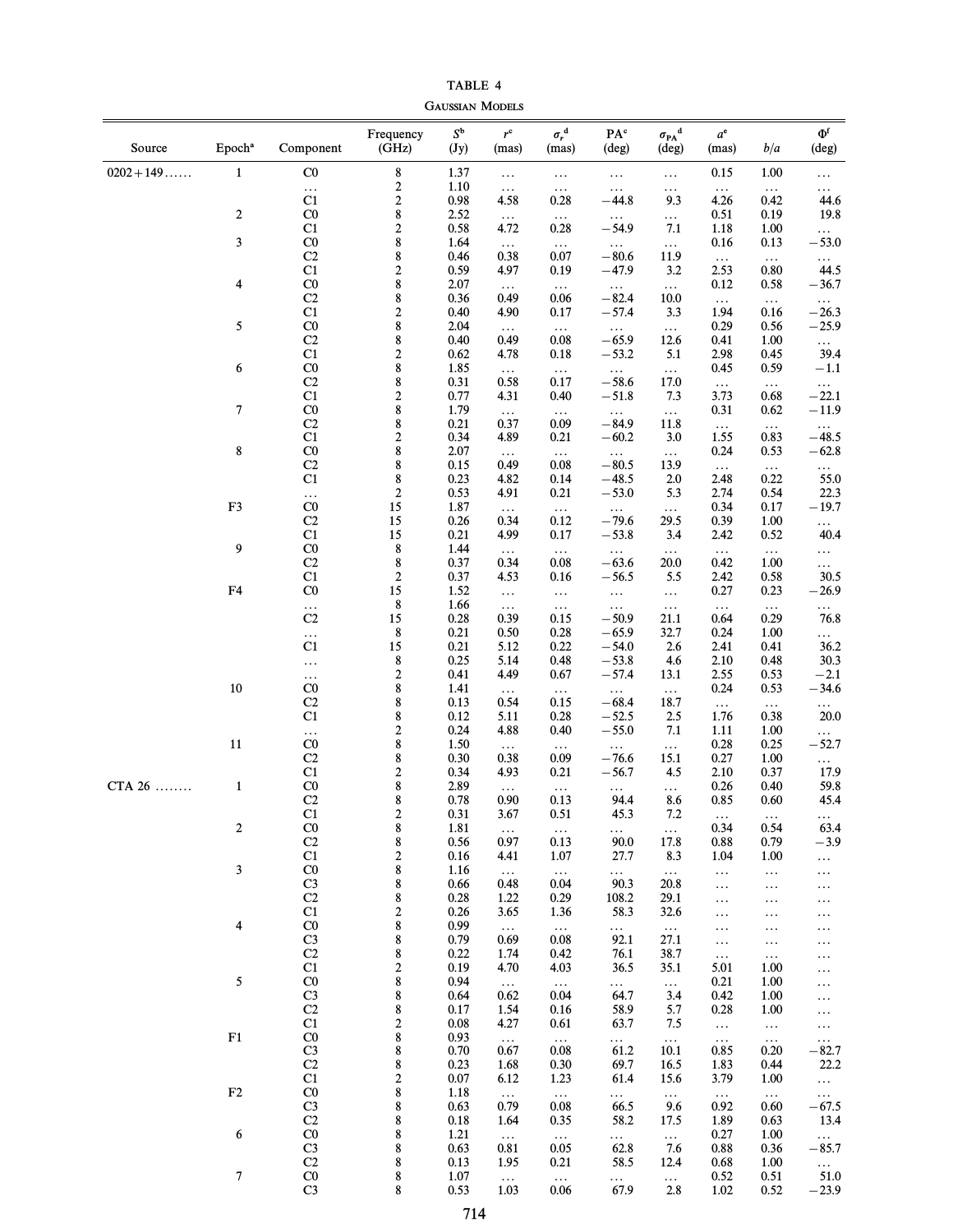TABLE 4-Continued

| Source       | Epoch <sup>a</sup> | Component                        | Frequency<br>(GHz)                 | $S^{\rm b}$<br>(Jy) | $r^{\rm c}$<br>(mas) | $\sigma_r^{\ \ d}$<br>(mas) | $\mathbf{P}\mathbf{A}^{\text{c}}$<br>(deg) | $\sigma_{\rm PA}^{\phantom{\dag}}^{\phantom{\dag}}$<br>(deg) | $a^{\rm e}$<br>(mas) | b/a              | $\Phi^{\text{f}}$<br>(deg) |
|--------------|--------------------|----------------------------------|------------------------------------|---------------------|----------------------|-----------------------------|--------------------------------------------|--------------------------------------------------------------|----------------------|------------------|----------------------------|
|              |                    | C <sub>2</sub>                   | 8                                  | 0.14                | 2.08                 | 0.25                        | 62.5                                       | 5.2                                                          | 0.96                 | 1.00             | .                          |
|              | $\bf 8$            | $\rm CO$                         | 8                                  | 0.76                | $\ldots$             | $\ldots$                    | $\ldots$                                   | $\ldots$                                                     | $\ldots$             | $\ldots$         | .                          |
| $1606 + 106$ | $\mathbf{1}$       | C <sub>3</sub><br>$_{\rm C0}$    | 8<br>8                             | 0.82<br>1.16        | 0.97                 | 0.21<br>$\ldots$            | 73.8<br>$\ldots$                           | 16.3<br>$\ldots$                                             | 2.09<br>0.14         | 0.33<br>1.00     | .<br>.                     |
|              |                    | C <sub>5</sub>                   | 8                                  | 0.07                | $\ldots$<br>0.41     | 0.12                        | $-85.6$                                    | 16.8                                                         | $\ldots$             | $\ldots$         | $\ldots$                   |
|              | $\boldsymbol{2}$   | $_{\rm C0}$                      | 8                                  | 1.85                | $\ldots$             | $\ldots$                    | $\ldots$                                   | $\ldots$                                                     | 0.15                 | 0.90             | 82.7                       |
|              |                    | C <sub>5</sub>                   | $\bf 8$                            | 0.08                | 0.60                 | 0.12                        | $-88.3$                                    | 10.8                                                         | $\ldots$             | $\ldots$         | .                          |
|              |                    | C4                               | 8                                  | 0.06                | 1.12                 | 0.11                        | $-69.7$                                    | 5.9                                                          | $\ldots$             | $\ldots$         | $\ldots$                   |
|              | 3                  | $_{\rm C0}$<br>C <sub>5</sub>    | $\bf 8$<br>8                       | 1.37<br>0.08        | $\ddotsc$<br>0.64    | $\ldots$<br>0.13            | $\ldots$<br>$-83.6$                        | $\ldots$<br>13.1                                             | 0.31<br>$\ldots$     | 0.68<br>$\ldots$ | $-47.6$                    |
|              |                    | C4                               | $\bf 8$                            | 0.07                | 1.12                 | 0.11                        | $-51.4$                                    | 8.1                                                          | 0.30                 | 1.00             | .<br>.                     |
|              |                    | C <sub>3</sub>                   | 8                                  | 0.04                | 1.65                 | 0.12                        | $-36.6$                                    | 5.5                                                          | $\ldots$             | $\ldots$         | .                          |
|              |                    | C2                               | $\boldsymbol{2}$                   | 0.16                | 3.22                 | 0.41                        | $-38.5$                                    | 10.4                                                         | 1.34                 | 1.00             | .                          |
|              |                    | C1                               | $\overline{\mathbf{c}}$            | 0.08                | 7.32                 | 0.41                        | $-37.2$                                    | 4.6                                                          | 1.31                 | 1.00             | $\ldots$                   |
|              | 4                  | $\rm CO$<br>C <sub>5</sub>       | $\bf 8$                            | 0.91                | $\ldots$<br>0.51     | $\ldots$                    | $\ldots$                                   | $\ldots$<br>27.5                                             | 0.18                 | 0.60             | $-7.1$                     |
|              | 5                  | $\rm CO$                         | 8<br>$\bf 8$                       | 0.13<br>1.01        |                      | 0.15                        | $-58.8$<br>$\ldots$                        | $\ldots$                                                     | $\ldots$<br>0.27     | $\ldots$<br>0.73 | $\ldots$<br>$-40.3$        |
|              |                    | C <sub>5</sub>                   | 8                                  | 0.20                | $\ldots$<br>0.64     | $\ldots$<br>0.15            | $-84.6$                                    | 22.6                                                         | 0.63                 | 1.00             | $\ldots$                   |
|              |                    | C4                               | $\bf 8$                            | 0.03                | 1.31                 | 0.23                        | $-40.8$                                    | 8.8                                                          | $\ldots$             | $\ldots$         | .                          |
|              |                    | C <sub>2</sub>                   | 8                                  | 0.05                | 4.08                 | 0.22                        | $-45.7$                                    | 3.0                                                          | 0.44                 | 1.00             | $\ldots$                   |
|              | 6                  | $\rm CO$                         | $\bf 8$                            | 1.16                | $\ldots$             | $\ldots$                    | $\ldots$                                   | $\ldots$                                                     | 0.15                 | 0.27             | $-61.0$                    |
|              |                    | C <sub>5</sub>                   | 8                                  | 0.15                | 0.44                 | 0.11                        | $-79.0$                                    | 19.8                                                         | $\ldots$             | $\ldots$         | .                          |
|              |                    | C4<br>C <sub>2</sub>             | $\bf 8$<br>8                       | 0.06<br>0.07        | 1.10<br>4.31         | 0.12<br>0.30                | $-62.4$<br>$-36.0$                         | 7.9<br>3.3                                                   | 0.24<br>0.39         | 1.00<br>1.00     | $\ldots$                   |
|              | $\boldsymbol{7}$   | $_{\rm C0}$                      | $\bf 8$                            | 1.32                | $\ldots$             | $\ldots$                    | $\ldots$                                   | $\ldots$                                                     | 0.24                 | 0.54             | $\ldots$<br>$-81.6$        |
|              |                    | C <sub>5</sub>                   | 8                                  | 0.07                | 0.61                 | 0.11                        | $-78.4$                                    | 14.9                                                         | $\ldots$             | $\ldots$         | .                          |
|              |                    | C4                               | $\bf 8$                            | 0.10                | 1.23                 | 0.11                        | $-51.4$                                    | 7.3                                                          | 0.65                 | 1.00             | .                          |
|              |                    | C <sub>3</sub>                   | 8                                  | 0.02                | 1.91                 | 0.14                        | $-26.1$                                    | 4.1                                                          | $\ldots$             | $\ldots$         | .                          |
|              |                    | C2                               | $\overline{\mathbf{c}}$            | 0.02                | 4.14                 | 0.53                        | $-26.3$                                    | 7.0                                                          | $\ldots$             | $\ldots$         | .                          |
|              | 8                  | C1<br>$\rm CO$                   | $\overline{\mathbf{c}}$<br>$\bf 8$ | 0.06<br>1.53        | 7.18                 | 0.45                        | $-43.2$                                    | 4.6                                                          | $\ldots$<br>0.26     | $\ldots$<br>0.46 | .<br>-46.8                 |
|              |                    | C <sub>5</sub>                   | 8                                  | 0.19                | $\ldots$<br>0.33     | $\ldots$<br>0.12            | $\ldots$<br>$-83.6$                        | $\ldots$<br>23.1                                             | $\ldots$             | $\ldots$         | .                          |
|              |                    | C <sub>4</sub>                   | $\bf 8$                            | 0.15                | 1.46                 | 0.11                        | $-50.2$                                    | 5.8                                                          | 0.39                 | 1.00             | $\ldots$                   |
|              |                    | C1                               | $\overline{\mathbf{c}}$            | 0.05                | 8.01                 | 0.43                        | $-37.4$                                    | 3.7                                                          | 1.46                 | 1.00             | .                          |
|              | ${\bf F1}$         | $\rm C3$                         | $\bf 8$                            | 0.03                | 2.35                 | 0.44                        | $-29.9$                                    | 7.9                                                          | 1.01                 | 1.00             | $\ldots$                   |
|              |                    | C1                               | 8                                  | 0.01                | 8.05                 | 0.41                        | $-39.1$                                    | 2.6                                                          | 1.68                 | 0.96             | 62.6                       |
|              | 9                  | $\ldots$<br>CO                   | $\overline{\mathbf{c}}$<br>8       | 0.07<br>1.26        | 8.44                 | 1.54                        | $-35.5$                                    | 8.6                                                          | 4.52<br>0.32         | 0.33<br>0.30     | $-33.8$<br>$-69.8$         |
|              |                    | C <sub>5</sub>                   | $\bf 8$                            | 0.11                | $\ldots$<br>0.55     | $\ldots$<br>0.14            | $\ldots$<br>$-66.9$                        | $\ldots$<br>17.4                                             | 0.11                 | 1.00             | $\cdots$                   |
|              |                    | C <sub>4</sub>                   | 8                                  | 0.10                | 1.14                 | 0.14                        | $-60.5$                                    | 8.5                                                          | 0.65                 | 0.10             | 59.5                       |
|              |                    | C <sub>3</sub>                   | $\bf 8$                            | 0.05                | 1.97                 | 0.15                        | $-36.1$                                    | 4.6                                                          | 0.88                 | 1.00             | .                          |
|              |                    | C1                               | $\overline{\mathbf{c}}$            | 0.07                | 7.02                 | 0.53                        | $-39.7$                                    | 4.9                                                          | 1.10                 | 1.00             | $\ldots$                   |
|              | $10\,$             | $_{\rm C0}$                      | $\bf 8$                            | 0.74                | $\ldots$             | $\ldots$                    | $\ldots$                                   | $\ldots$                                                     | 0.22                 | 1.00             | .                          |
|              |                    | C <sub>5</sub><br>C <sub>4</sub> | 8<br>$\bf 8$                       | 0.12<br>0.06        | 0.58<br>1.34         | 0.21<br>0.27                | $-70.1$<br>$-45.6$                         | 23.3<br>8.1                                                  | $\ldots$<br>0.22     | $\ldots$<br>1.00 | .                          |
|              |                    | C1                               | $\boldsymbol{2}$                   | 0.08                | 7.55                 | 1.22                        | $-33.7$                                    | 4.9                                                          | 4.25                 | 0.25             | .<br>$-87.8$               |
|              | F3                 | $\rm CO$                         | 15                                 | 0.84                | $\ldots$             | $\ldots$                    | $\ldots$                                   | $\dots$                                                      | 0.43                 | 0.65             | $-68.4$                    |
|              |                    | C <sub>5</sub>                   | 15                                 | 0.11                | 0.59                 | 0.23                        | $-48.6$                                    | 31.2                                                         | 0.96                 | 0.41             | 32.7                       |
|              |                    | C <sub>4</sub>                   | 15                                 | 0.06                | 1.51                 | 0.23                        | $-46.0$                                    | 13.1                                                         | 0.57                 | 1.00             | $\cdots$                   |
|              | $11\,$             | $_{\rm C0}$<br>$\rm{C}5$         | 8<br>8                             | 1.23<br>0.21        | $\ldots$<br>0.60     | $\ldots$<br>0.12            | $\ldots$<br>$-61.9$                        | $\ldots$<br>14.6                                             | 0.31<br>0.40         | 0.37<br>0.18     | $-67.3$<br>27.9            |
|              |                    | C <sub>4</sub>                   | 8                                  | 0.12                | 1.48                 | 0.12                        | $-58.7$                                    | 6.0                                                          | $\ldots$             | $\ldots$         | $\cdots$                   |
|              |                    | $\rm C3$                         | 8                                  | 0.04                | 1.84                 | 0.12                        | $-42.2$                                    | 4.8                                                          | $\ldots$             | $\ldots$         | $\cdots$                   |
|              |                    | C2                               | $\boldsymbol{2}$                   | 0.05                | 3.05                 | 0.49                        | $-40.5$                                    | 11.4                                                         | $\ldots$             | $\ldots$         | $\ldots$                   |
|              |                    | C1                               | $\sqrt{2}$                         | 0.04                | 8.27                 | 0.49                        | $-44.2$                                    | 4.2                                                          | $\ldots$             | $\ldots$         | $\ldots$                   |
|              | F <sub>4</sub>     | $_{\rm C0}$                      | 15                                 | 0.71                | $\ldots$             | $\ldots$                    | $\ldots$                                   | $\ldots$                                                     | 0.21                 | 0.68             | $-63.7$                    |
|              |                    | $\rm{C}5$<br>C <sub>4</sub>      | 15<br>15                           | 0.19<br>0.08        | 0.50<br>1.25         | 0.17<br>0.19                | $-69.9$<br>$-57.0$                         | 35.4<br>15.5                                                 | 0.39<br>0.67         | 0.38<br>1.00     | 30.3                       |
|              |                    | $\rm C3$                         | 15                                 | 0.03                | 1.97                 | 0.23                        | $-41.7$                                    | 9.2                                                          | 0.60                 | 1.00             | $\ldots$<br>.              |
|              |                    | $\ldots$                         | $8\phantom{1}$                     | 0.03                | 2.08                 | 0.57                        | $-28.1$                                    | 15.2                                                         | 1.25                 | 1.00             | $\ldots$                   |
|              |                    | C1                               | 8                                  | 0.02                | 7.39                 | 0.55                        | $-31.7$                                    | 4.5                                                          | 2.39                 | 1.00             | $\ldots$                   |
|              |                    | $\ldots$                         | $\boldsymbol{2}$                   | 0.06                | 7.18                 | 1.95                        | $-32.3$                                    | 16.5                                                         | 4.50                 | 0.37             | 18.6                       |
|              | $12\,$             | $\rm CO$                         | 8                                  | 1.08                | $\ddotsc$            | $\ldots$                    | $\sim 100$                                 | $\ldots$                                                     | 0.18                 | 0.73             | $-70.4$                    |
|              |                    | C <sub>5</sub><br>C <sub>4</sub> | 8<br>8                             | 0.32<br>0.21        | 0.41<br>1.34         | 0.18<br>0.17                | $-70.2$<br>$-53.8$                         | 31.3<br>10.8                                                 | 0.33<br>0.79         | 1.00<br>0.49     | $\ldots$<br>$-41.8$        |
|              |                    | $\rm C3$                         | 8                                  | 0.03                | 2.09                 | 0.17                        | $-48.4$                                    | 6.9                                                          | $\ldots$             | $\dots$          | .                          |
|              |                    | C <sub>2</sub>                   | $\boldsymbol{2}$                   | 0.07                | 4.69                 | 0.63                        | $-37.6$                                    | 10.4                                                         | 0.81                 | 1.00             | .                          |
|              |                    | C1                               | 2                                  | 0.15                | 8.49                 | 0.62                        | $-42.0$                                    | 5.9                                                          | 1.35                 | 1.00             | .                          |

<sup>a</sup> Epoch identification in Table 1 or Table 2.

b Flux density in Janskys.

 $\degree$  r and PA are the polar coordinates of the center of the component relative to the presumed core C0. Position angle is measured from north through east.

 $d \sigma_r$  and  $\sigma_{PA}$  are the estimated errors in the component positions.<br>• a and b are the FWHM of the major and minor axes of the Gaussian component.

f Position angle of the major axis measured from north through east.

715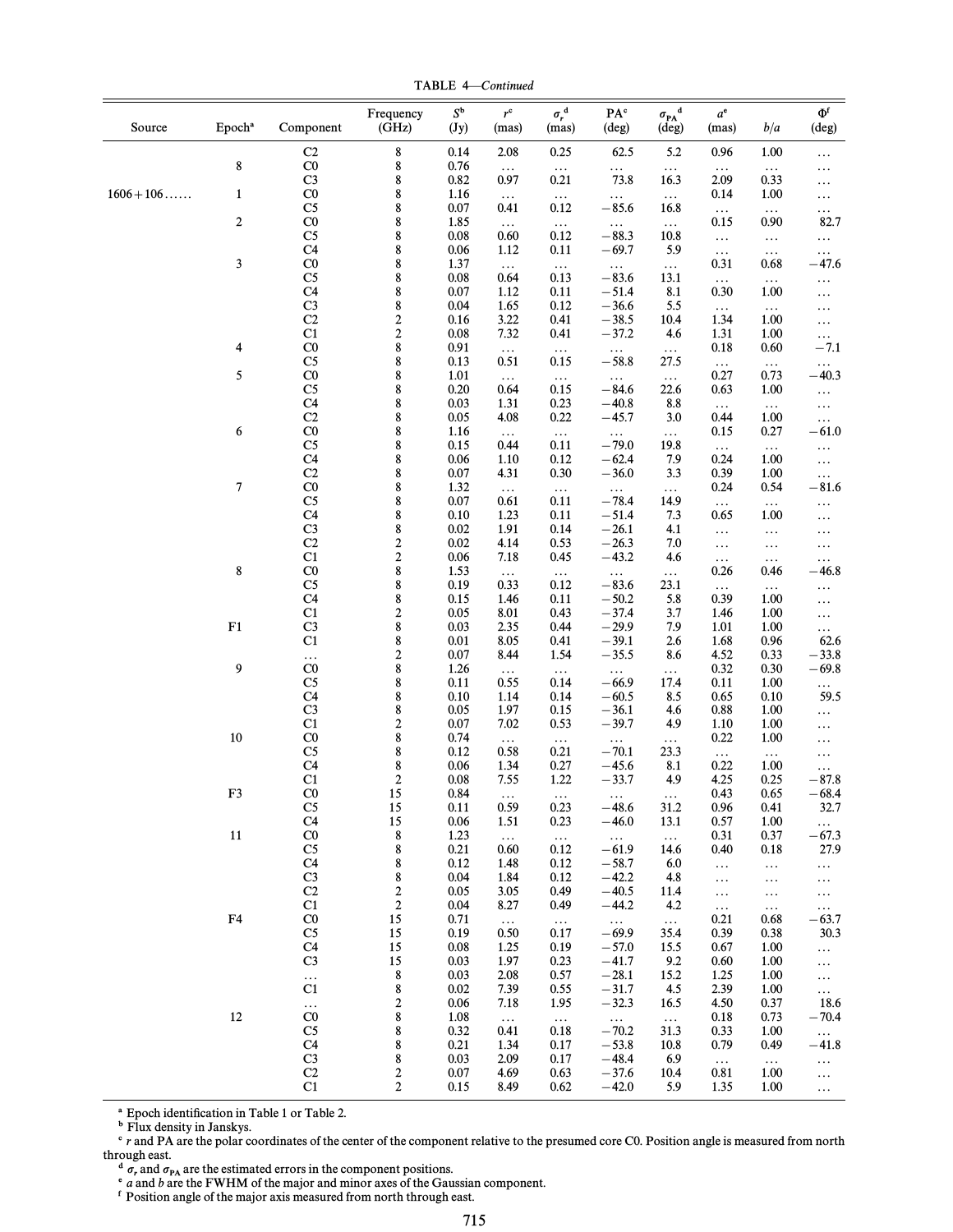a dearth of short baselines, which can lead to an insensitivity to components that are farther out and more extended.

# 3.2. Model Fits

In order to quantify the positions and motions of the jet components, we fitted Gaussian models to the observed visibilities for each epoch, using the MODELFIT procedure of the Caltech DIFMAP software package. The fitted components were either elliptical Gaussians, circular Gaussians, or delta functions. Elliptical Gaussians were fitted where possible; if the ellipses became very elongated (axial ratio less than 0.1), then two or more circular Gaussians were used instead. If the circular components became very small (less than a tenth of a beam), then a delta function was used. Table 4 lists the fluxes and positions of the major components of the best fitting model for each image. We have included model fits for all of the observations listed in Table 1, as well as for the VLBA images listed in Table 2.

In Table 4, we have only included those components that we can unambiguously resolve. The lower resolution 2 GHz images usually see the core plus the inner 8 GHz components as only a single component. Since it is impossible to deconvolve these merged components and know how much flux is coming from each, we do not include these merged 2 GHz components in Table 4. In the model fits listed in Table 4 we have fixed the location of the presumed core to be at the origin and give positions for all other components relative to the core. For all three of these sources we have selected as the core the brightest compact component at the end of the extended jet structure. In all of these sources this component also has the Ñattest spectral index.

Determining accurate errors in the model-fit parameters is problematic. Formal methods for calculating the errors, such as that described by Biretta, Moore,  $& Cohen$  (1986), rely on varying a given parameter until the reduced  $\chi^2$ increases by a certain factor. This gives an estimate for the uncertainty in a parameter within that particular observation, but it does not take into account the differences in  $(u, v)$ -plane coverage among observations in a series, which may cause differences in the model-fit parameters among observations that are much larger than the associated formal errors. Since geodetic VLBI observations can have drastically different antennas and  $(u, v)$ -plane coverages, we might expect that this effect would dominate for a series of geodetic VLBI images. Indeed, we have used the method of Biretta et al. (1986) to derive formal errors for the model-fit parameters of  $1611+343$  presented in Paper I, and it is obvious from the large scatter in the points that the formal errors are much too small.

The only way to derive an accurate estimate for the errors is to model fit a series of images made from observations with varying  $(u, v)$ -plane coverages over a small enough time interval that the source structure does not change and note the scatter in the model-fit parameters. Many of the sources in the USNO database have observations close enough together in time that this can be done. Since we expect errors in the component positions to be proportional to the beam size, we express the errors as a fraction of the beam and note that for nearly simultaneous images of  $1611 + 343$  (Paper I), and  $1606 + 106$ , the scatter in the model-fit component positions is about a quarter of a beam FWHM. We have accordingly used a quarter of a beam as the error in the position for most of the components, except for those noted below. For the beam size in a given direction we have used the maximum projection of the beam onto a line in that direction.

It is reasonable to suppose that model fitting will more accurately locate bright, compact components. From Condon (1997) it can be derived that the positional error should be proportional to  $B^{-1/2}$ , where B is the surface brightness of the component. We have accordingly used smaller error bars for the brighter, more compact components. We have used  $\frac{1}{6}$  of a beam for component C2 in  $6202 + 149$  and  $1/16$  of a beam for the very bright, very compact component C3 in CTA 26. The bright 2 GHz component C1 in  $0202 + 149$  is elongated perpendicularly to the radial direction; we have used 1/10 of a beam for the radial error and  $\frac{1}{6}$  of a beam for the angular error. In all cases the observed scatter of the positions about the fitted lines agrees with the chosen error bars. For the fitted fluxes the calibration error must be added to the model-fitting error. Since the calibration errors are relatively large for these geodetic VLBI experiments, the model-fit fluxes are in general not very accurate, except possibly for the very bright components.

#### 4. MOTION OF COMPONENTS

In this section we discuss the motions of the individual components in both radius and position angle. Two of the sources, CTA 26 and  $1606 + 106$ , have components moving outward at apparent superluminal velocities, whereas the components in  $0202+149$  are clearly subluminal. We have calculated values for the apparent velocities by performing least-squares fits to the component distances from the cores as a function of time, using the model-fit positions and errors discussed in the preceding section. In all cases a linear fit was adequate, i.e., we have no significant detection of acceleration or deceleration of any of the components. When a component was detected at more than one frequency, we fitted the positions measured at each frequency separately to avoid effects from frequency-dependent separation. We then took the weighted average of the velocities measured at the di†erent frequencies to obtain a single value for the velocity. For all three of the sources discussed here, the velocities measured for the individual components are consistent with all components within the source having the same velocity.

Motion of the jet components in position angle is also discussed in this section. All position angle values are measured from north through east. Here we also present data on the motion of the components of  $1156+295$  in position angle, since only the outward motions of the  $1156+295$ components were discussed in Paper II. Curved jets on VLBI scales are a common feature of blazars, and we observe bent jets in the sources we have studied. In fact, we have highly significant detections of different position angles for different components for all five of the sources we have studied in detail. Whether or not individual components move in position angle, and whether or not they follow other components, must be examined on a case-bycase basis. This requires longer monitoring of individual components and preferably waiting until a component reaches the same radial distance from the core previously occupied by an earlier component. For  $1611 + 343$  (Paper I), we found that components were located at different position angles, but that motion with constant position angle was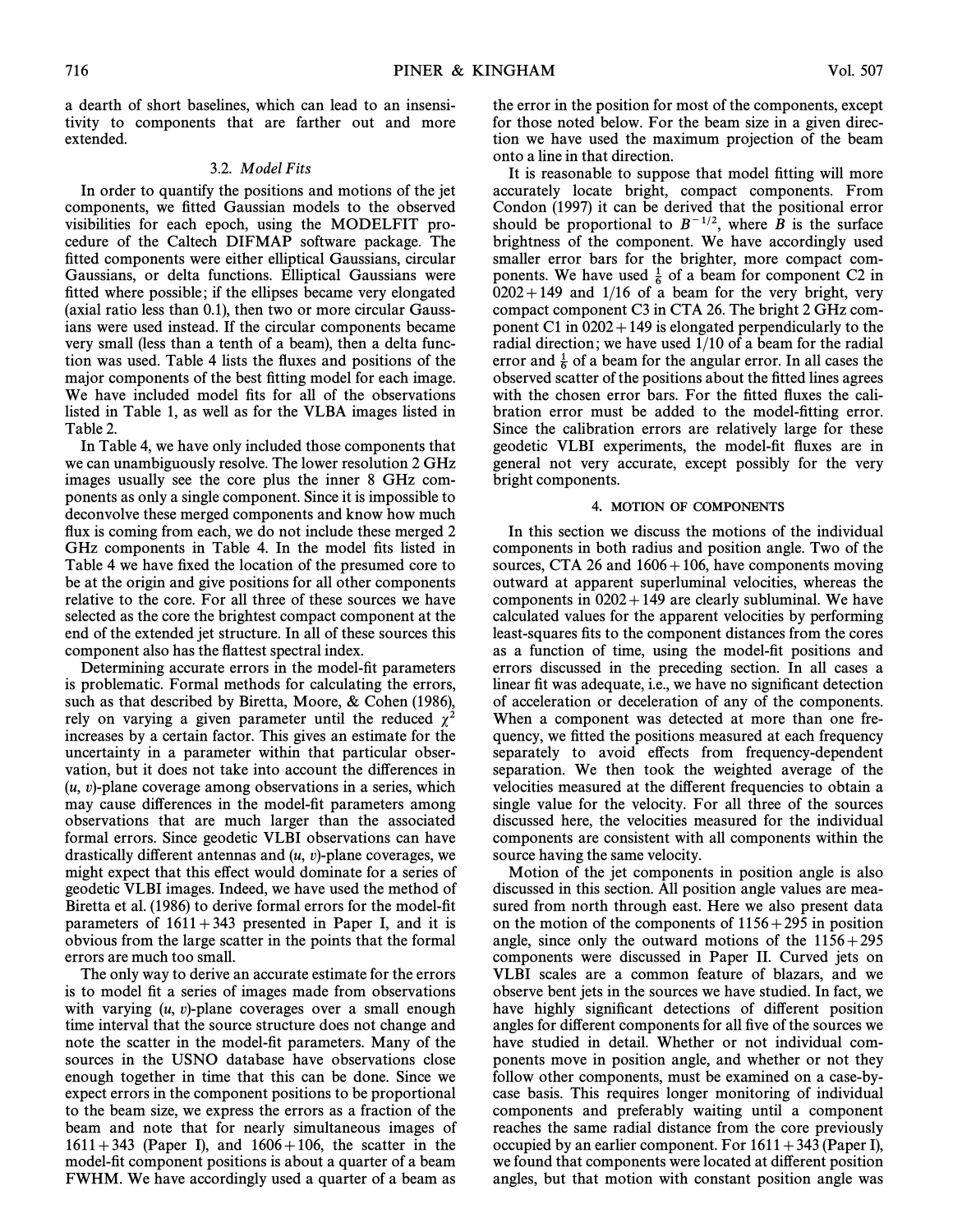adequate to fit individual component motions. We observed significantly different position angles for components at the same radial distance, which ruled out motion of the components along identical curved paths.

# 4.1.  $0202 + 149$

The source  $0202+149$  is a flat-spectrum radio quasar with a redshift of 0.833 (Stickel et al. 1996). Bondi et al.  $(1996)$ , Padrielli et al.  $(1986)$ , and Romney et al.  $(1984)$ imaged this source with VLBI at three epochs (1980 February, 1981 October, and 1987 November) at 1.7 GHz as part of a campaign to study the structure of low-frequency variable sources. They found that the structure of  $0202+149$  was well fitted by a model with two components separated by  $\approx$  3.4 milliarcseconds (mas) along a position angle of  $\approx -71^\circ$ . The separation of the components did not change significantly over the three epochs, although the low resolution of the observations does not allow the authors to place a very strict upper limit on the proper motion. They find that both components vary in flux, the southeastern component brightens, and the northwestern component fades over the three epochs. A 22 GHz VLBI observation by Moellenbrock et al. (1996) measured a brightness temperature for  $0202+149$  in excess of the inverse Compton limit for synchrotron radiation ( $10^{12}$  K), indicating the likelihood of relativistic beaming in this source.

The separations from the core as a function of time that we measure from our images are shown in Figures  $7a$  and 7b for components C1 and C2, respectively. By taking the weighted average of the velocities found from separate fits to the 2, 8, and 15 GHz positions of C1, we calculate an outward velocity of  $0.11 \pm 0.88$  h<sup>-1</sup>c for this component. Similarly, we measure a velocity of  $-0.23 \pm 0.65$  h<sup>-1</sup>c for component C2. Both of these velocities are consistent with no motion, and the 1  $\sigma$  upper limits are 0.99 and 0.42  $h^{-1}c$ for C1 and C2, respectively. Since the measured positions are consistent with stationary components, we have plotted the best fits to constant separation from the core in Figures  $7a$  and  $7b$ . In Figure  $7a$  the fitted separations are at successively greater distances from the core as the frequency increases. This frequency-dependent separation was also seen in  $1156+295$  (Paper II) and has been noted by other authors (e.g., Biretta et al. 1986). It may be due to gradients in magnetic field and electron density, which cause the  $\tau = 1$ surface to move progressively inward at higher frequencies. The frequency-dependent separation in Figure  $7b$  appears to go in the wrong direction, although the error bars on the 15 GHz points are such that this separation is not signiÐcant.

The VLBI observations of  $0202+149$  at 1.7 GHz presented by Bondi et al. (1996) show a bright component about 3.4 mas from the core that can probably be identified with our component C1. Although their three measured positions are also consistent with the component having no motion, their measured separation is about 1.4 mas closer to the core than ours. If a fit is done to the Bondi et al.  $(1996)$  positions that cover the time range 1980–1987, combined with our measured 2 GHz positions that cover the time range 1989– 1996, then a slightly superluminal velocity of 1.8  $\pm$  0.5 h<sup>-1</sup>c is obtained. However, this velocity comes entirely from the difference in separation between the Bondi et al. (1996) points and our points, and each set of measurements individually is consistent with no motion. We suspect that this velocity may arise from frequency-dependent separation combined with systematic differences between the two sets of observations, and we use only the velocity obtained from fits to our actual measured component positions.

Component C2 also appears to be stationary at 0.41 mas from the core, but this component is not present in the images from 1989 and 1991. Either this component really is moving outward, or it may represent a standing shock in the underlying Ñow that appeared in this location sometime between 1991 and 1993. If this component were moving at its 2  $\sigma$  upper limit proper motion of 0.04 mas yr<sup>-1</sup>, then in 1991 it could have been only 0.33 mas from the core and may have been unresolved in these earlier images. The high 8 GHz core flux in the 1991 image may support this. If this is so, then the velocity of C2 would actually be around 1.0  $h^{-1}c$ .

The components in this source are stationary in position angle as well as in radius. However, they have different position angles from each other. The measured position angle of C1 is  $-53°.0 \pm 0°.9$ , and that of C2 is  $-75°.0 \pm 4°.3$ . The average position angle of C1 from the observations presented by Bondi et al. (1996) is  $-71^\circ$ , with no error bars given for the position angles. Their error bars are likely to be quite large because of the large size and ellipticity of their



FIG. 7.—Distances from the core of components in 0202+149 as a function of time. Squares represent the 2 GHz positions, diamonds 8 GHz, and triangles 15 GHz. The lines shown are the best fits to constant separation from the core. The solid line is the best fit to the 2 GHz positions, the dotted lines to the 8 GHz positions, and the dashed lines to the 15 GHz positions. (a) Component C1. (b) Component C2.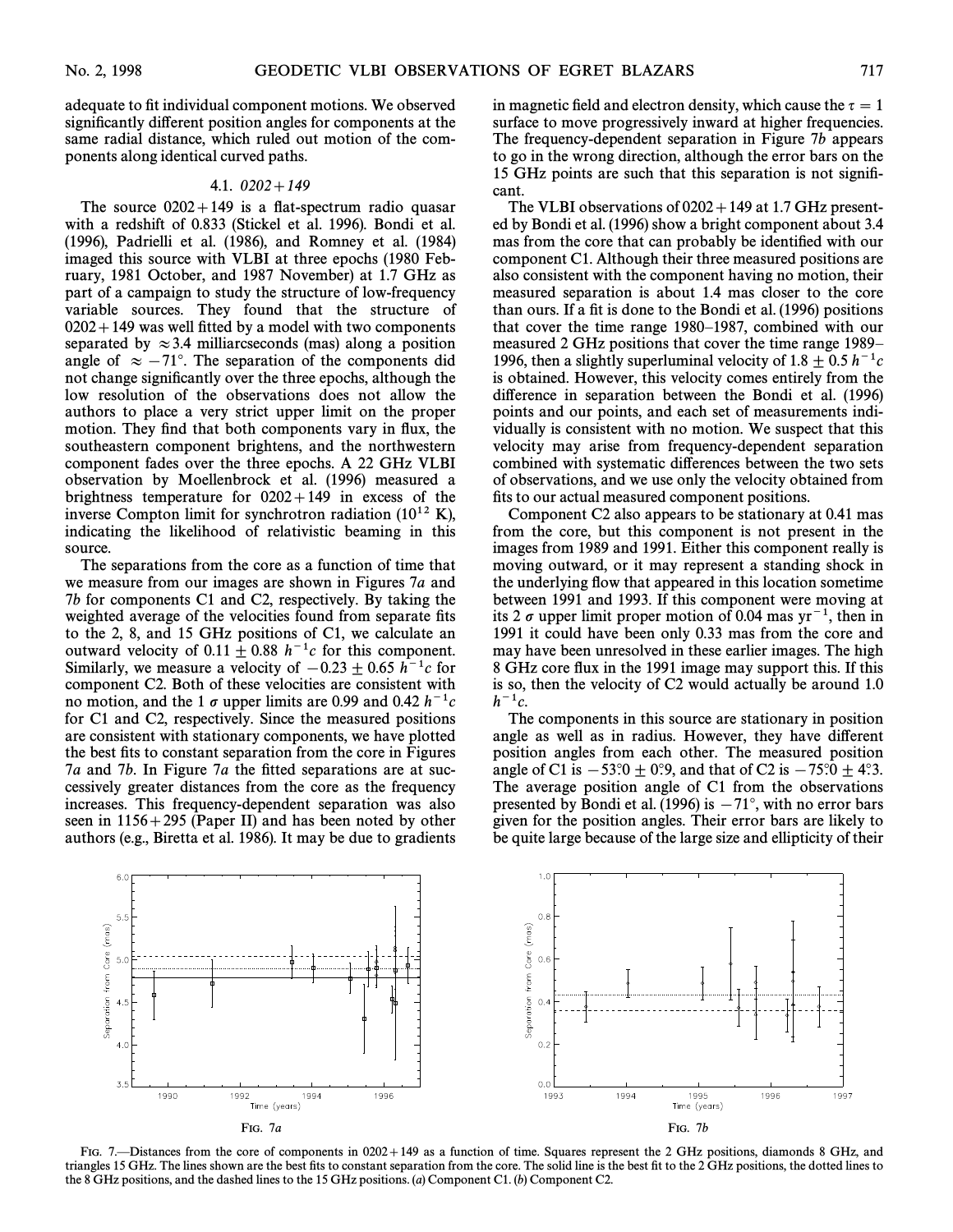

FIG. 8.—Distances from the core of components in CTA 26 as a function of time. Squares represent the 2 GHz positions, diamonds the 8 GHz positions. The lines shown are the best fits to motion with constant velocity. (a) Component C1. All measurements are at 2 GHz. (b) Components C2 and C3. All measurements are at 8 GHz.

beams. If the difference between the Bondi et al. (1996) C1 position angle and our C1 position angle is in fact signiÐcant, this would imply motion of C1 from a position angle close to that of C2 to its present position angle over the time between the Bondi et al. (1996) observations and the present. This would imply motion of C1 at close to its 1  $\sigma$ upper limit velocity.

#### 4.2. CT A 26

The quasar CTA 26 (0336 $-$ 019) is a core-dominated flatspectrum radio source at a redshift of 0.852 (Hewitt  $\&$ Burbidge 1989). A 5 GHz VLBI image from Wehrle et al. (1992) shows a jet at a position angle of about  $65^\circ$ , roughly orthogonal to the VLA secondary. Relativistic beaming is indicated by the VLBI observations of Linfield et al. (1989), who measure a brightness temperature well in excess of the  $10^{12}$  K inverse Compton limit.

Figures  $8a$  and  $8b$  show the outward motions that we measure for the components of CTA 26. The motion of the outermost component  $C1$  is shown in Figure 8a. This component was only detected at 2 GHz. The lower 2 GHz resolution, in combination with very elliptical beams at some epochs, has resulted in rather large errors in the position measurements for this component. These errors lead to a large error in the fitted velocity, which is  $12.6 \pm 9.6$  h<sup>-1</sup>c. This component fades over time and is not visible in the 2 GHz images after mid-1995.

The motions of the two components that we detected in the 8 GHz images, C2 and C3, are shown in Figure 8b. Component C2 was detected in the earliest image and continued to be visible over most of the covered time range, although it faded as time went on. Component C3 was first detected in late 1994 and was visible in all subsequent images. The measured outward velocities for these two components are  $10.5 \pm 1.6$  h<sup>-1</sup>c for C2 and 8.3  $\pm$  1.0 h<sup>-1</sup>c for C3. These measured velocities and standard errors are consistent with all three components moving at the weighted average velocity of 8.9  $\pm$  0.8 h<sup>-1</sup>c. This value is near the high end of the apparent velocity distribution for core-dominated quasars. This distribution appears to have a cutoff around speeds of 10  $h^{-1}c$  (VC94); however, velocities between 8 and 10  $h^{-1}c$  are not uncommon.

Figure 9 shows the measured separations and position angles of all components at all frequencies and all epochs for CTA 26. We plot  $r$  on a logarithmic scale to aid in display of both inner and outer components. Motion with constant position angle corresponds to motion along a horizontal line on this plot. The motion of C3 is well fitted by motion at a constant position angle of  $66^\circ \cdot 6 + 2^\circ \cdot 0$ ; however, we have a greater than  $2 \sigma$  detection of change in position angle for both C2 and C1. C2 decreases its position angle from about  $100^\circ$  to about  $60^\circ$  as it moves from 1 to 2 mas, whereas C1 increases its position angle with time. If C2 and C1 define a single path, evidently the components move toward lower position angles from radii around 1 mas to radii around 3 or 4 mas, at which time they curve back to higher position angles. Such oscillations in position angle are expected in the helical models that have been proposed to explain some curved jets (e.g., Hardee 1987). Although C2 and C1 may define a single path, it is evident that C3 has taken a different path out from the core than C2. C3 is at a lower position angle than C2 when C2 was at the same radius. If C3 continues moving along its present straight path, it will merge with the path defined by C2 at a radius of between 1 and 2 mas. Components that take different paths out from the core and later merge onto the same curved path have been seen in 3C 345 (Zensus, Cohen, & Unwin 1995).



FIG. 9. Aleasured positions of all components at all frequencies and all epochs for CTA 26. The x-axis shows the distance from the core on a logarithmic scale, and the y-axis shows the position angle, measured from north through east. Asterisks show measured positions of C1, triangles C2, and squares C3.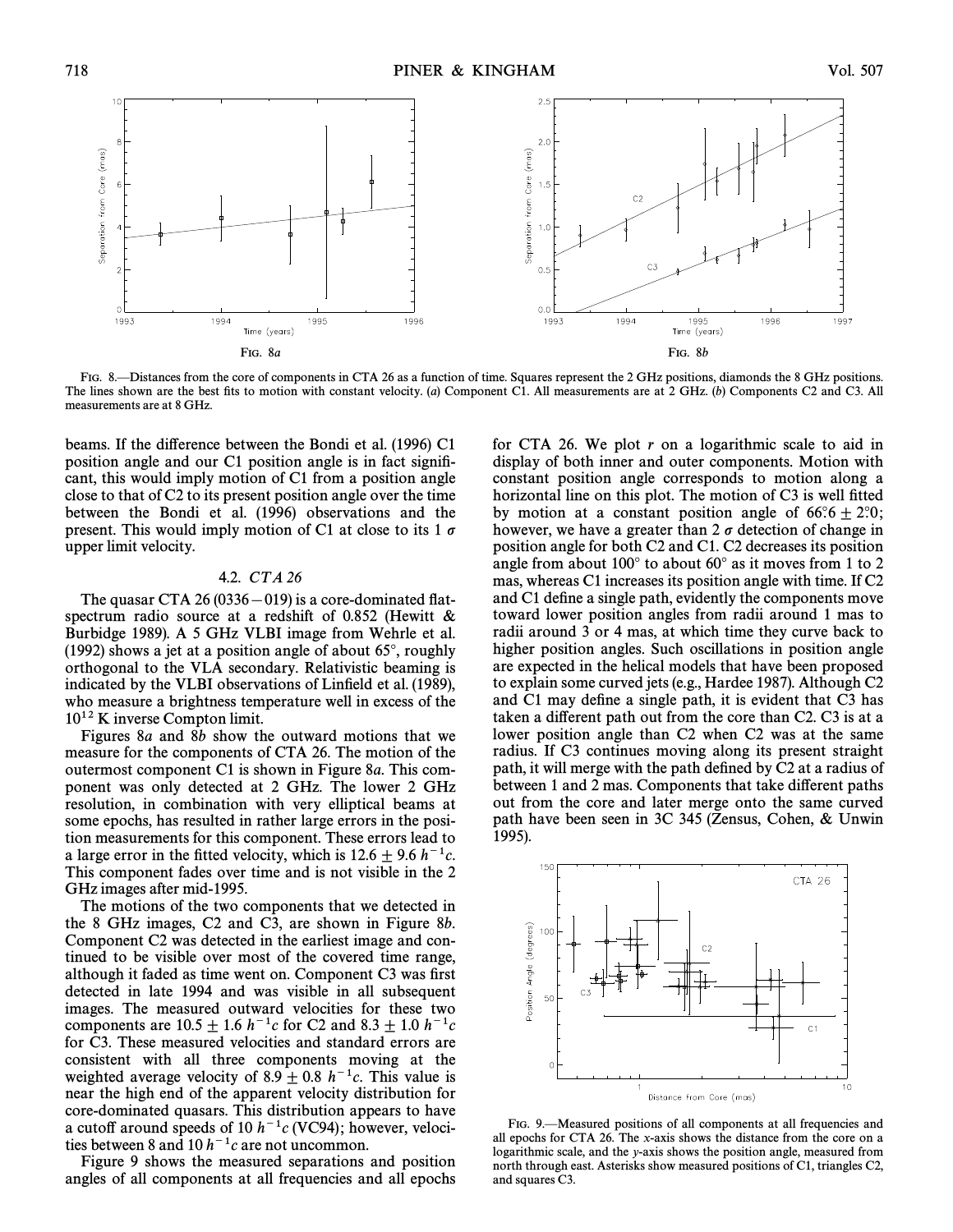

FIG. 10.<sup>-</sup>Measured positions of all components at all frequencies and all epochs for  $1156 + 295$ . The x-axis shows the distance from the core on a logarithmic scale and the y-axis shows the position angle, measured from north through east. Asterisks show measured positions of C1, triangles C2, squares C3, and diamonds C4.

#### 4.3.  $1156+295$

The geodetic VLBI images and outward motions of the components of  $1156 + 295$  were discussed in Paper II. Here we discuss the motion of the components of this source in position angle. Figure 10 is the same as Figure 9 except it shows the component positions from  $1156+295$ . The 2 GHz positions have been shifted out by 0.65 mas to correct for the observed frequency-dependent separation (Paper II). The motions of  $C1$ ,  $C2$ , and  $C4$  are well fitted by constant position angles, which differ significantly from each other, of 36°.0  $\pm$  2°.6, 15°.2  $\pm$  1°.9, and 9°.7  $\pm$  6°.0, respectively. We have a greater than 2  $\sigma$  detection of a change in position angle for C3, from 40 $^{\circ}$  at 1 mas to  $-20^{\circ}$  at 3 mas. Inspection of Figure 10 suggests a continuous path, consisting of oscillations in position angle, that the components could follow. The components could start at the core with a position angle of  $0^\circ$  and increase their position angle to about  $20^\circ$  at 1 mas, at which point they would turn and move toward lower position angles of around  $-20°$  at 3 mas. They could then curve back toward higher position angles, reaching a position angle of 35° at 10 mas. Whether or not such a path exists should become evident with continued monitoring. C4 has already reached the earliest C3 radius

and is somewhat below that C3 position angle; however, the error bars on the earliest C3 point are large enough that this may not be significant. C3 has just now reached the radius of the earliest C2 point. If it is going to follow C2, it needs to start moving toward higher position angles soon.

#### 4.4.  $1606 + 106$

The flat-spectrum radio quasar  $1606+106$  has a redshift of 1.23 (Stickel & Kühr 1994). This quasar was observed with VLBI at 5 GHz in a three-antenna experiment by Zensus, Porcas,  $&$  Pauliny-Toth (1984). It was well fitted by a circular Gaussian of width 0.6 mas. At least three images of this source have been made from geodetic VLBI data by Britzen et al. (1994), although the images are not presented in that reference.

The components in the jet of  $1606+106$  are considerably fainter than the components in the other two sources studied here, so not all components are detected by us at all epochs. In general, our later observations of  $1606 + 106$  had superior sensitivity and  $(u, v)$ -plane coverage and were better able to detect the fainter components. Figure 11a shows the measured positions of the outer components, C1 and C2, from our images. These components were both mainly detected in the 2 GHz images, although there are some 8 GHz detections of each. The weighted average of the velocities measured at 2 and 8 GHz are  $8.0 \pm 5.9$  and 6.1  $\pm$  6.0 h<sup>-1</sup>c for C1 and C2, respectively, where the large error bars are the result of the lower 2 GHz resolution.

Figure 11b shows our measurements of the distances from the core of the inner components: C3, C4, and C5. These components are all too close to the core to be detected at 2 GHz. All of our observations of these components are at 8 GHz and are combined with some VLBA detections at 15 GHz. The measured velocities for components C3, C4, and C5 are  $3.4 \pm 1.7$ ,  $2.4 \pm 1.1$ , and  $0.0 \pm 0.9$  h<sup>-1</sup>c, respectively. C3 and C4 move outward superluminally, whereas C5 is stationary with respect to the core. VC94 point out that the large number of stationary components found in core-dominated quasars precludes their being part of a continuous distribution of Lorentz factors, and they probably represent a different phenomenon from the more rapidly moving components. If we therefore exclude the velocity measurement of C5, the velocities of the other four components are consistent with all of these



FIG. 11. - Distances from the core of components in 1606 + 106 as a function of time. Squares represent the 2 GHz positions, diamonds 8 GHz, and triangles 15 GHz. The lines shown are the best fits to motion with constant velocity. (a) Outer components: C1 and C2. The lines are fits to the 2 GHz positions. (b) Inner components: C3, C4, and C5. The lines are fits to the 8 GHz positions.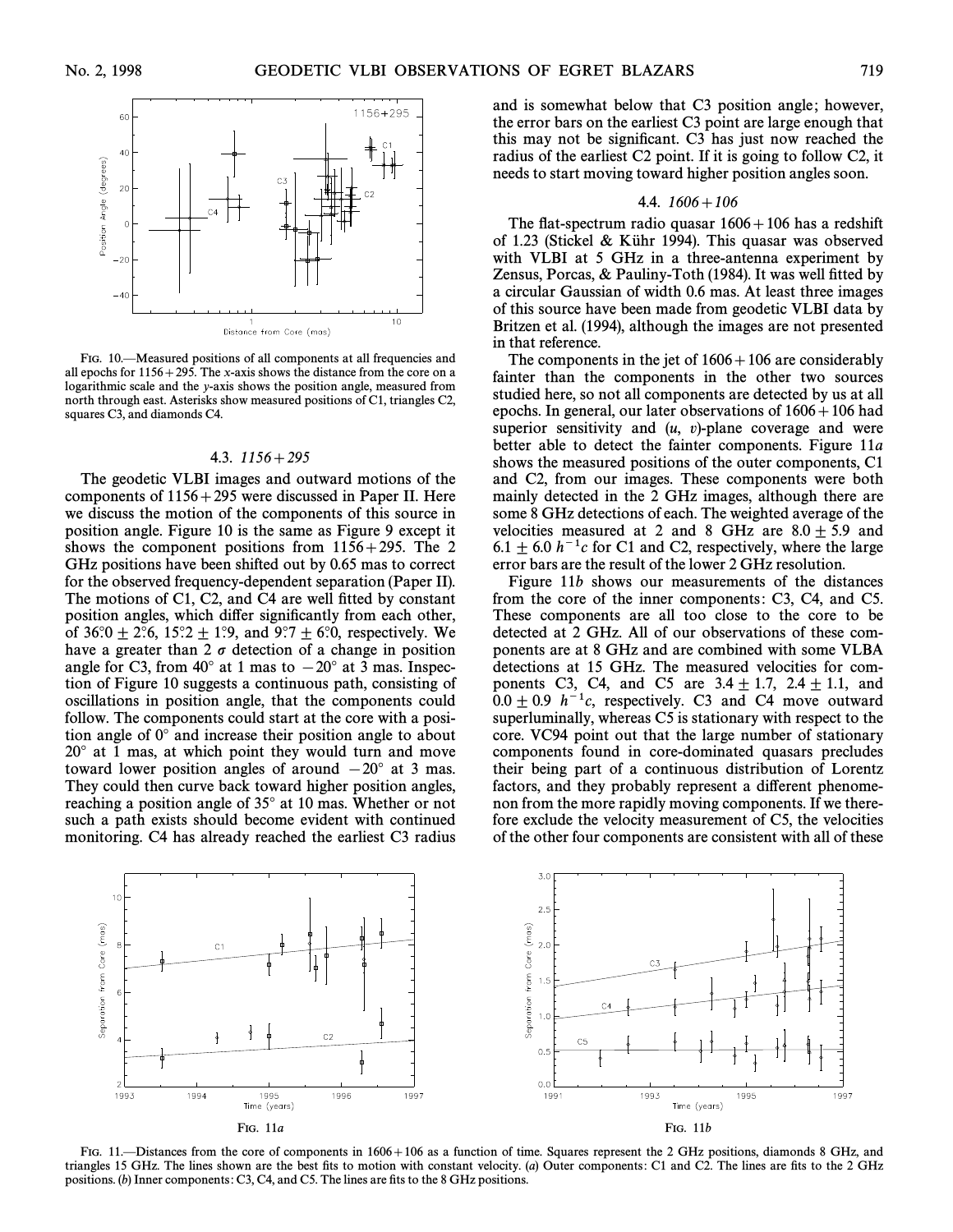

FIG. 12.<sup>Areasured</sup> positions of all components at all frequencies and all epochs for  $1606 + 106$ . The x-axis shows the distance from the core on a logarithmic scale, and the y-axis shows the position angle, measured from north through east. Asterisks show measured positions of C1, triangles C2, squares C3, diamonds C4, and circles C5.

components moving at the same average velocity of  $2.9 + 0.9 h^{-1}c$ .

We have more measured component positions for this quasar than for any other; a total of 51 measured component positions are plotted in Figure 12. To aid comparison with the 8 GHz positions, the 2 and 15 GHz radii have been adjusted by the observed magnitude of frequencydependent separation in this source. Each component's motion is well fitted by a constant position angle. The motions of  $C1$ ,  $C2$ , and  $C3$  are all well fitted by motion along the same position angle,  $-38°.2 \pm 1°.0$ , and the position angles of C4 and C5,  $-55°.3 \pm 2°.3$  and  $-77°.5 \pm 4°.8$ , respectively, differ significantly from this and from each other. In this source each component could continue moving along the position angles given here, or C4 and C5 could move toward higher position angles to join the path defined by  $C1$ ,  $C2$ , and  $C3$ . If these component positions do define a continuous path, then this path has only a gradual change in position angle that then becomes constant around 2 mas, in contrast to the hypothetical paths in CTA 26 and  $1156 + 295$ , which had oscillations in position angle.

# 5. DISCUSSION

# 5.1.  $0202 + 149$  as a Compact F Double

Analysis of the structure of VLBI images, along with large-scale source properties, has enabled VLBI sources to be classified into a number of morphological groups (e.g., Pearson & Readhead 1988, hereafter PR88). Most of the EGRET blazars imaged with VLBI show the coredominated, flat-spectrum, core-jet morphology characteristic of strong beaming and can be classified into the very compact, compact, or asymmetric I categories in the PR88 scheme. All of the EGRET sources we have studied in detail have conformed to this expected morphology, with the exception of  $0202+149$ . This source distinguishes itself in our VLBI images by having a simple double morphology at 2 GHz and by being the only source, out of the five for which we have measured apparent velocities, which exhibits no apparent motion of the components. This source is unusual for an EGRET source in its large-scale properties as well. It is unresolved in VLA images (Murphy, Browne,  $&$  Perley 1993), has a low radio polarization of 0.2% (Perley 1982), and has a relatively small radio variability ( $V = 0.3$ ) from the UMRAO online database,<sup>3</sup> where  $V = \Delta S / \langle S \rangle$ . These properties all match the properties of the compact F double class, and we can identify  $0202+149$  as a new compact F double source. The compact double sources were first identified by Phillips  $\&$  Mutel (1982), and this class of sources was divided according to their spectral index into compact S ( $\alpha < -0.5$ ) and compact  $F(\alpha > -0.5)$  doubles by PR88.

Detailed studies of the compact double sources by Conway et al.  $(1994)$  have shown that the compact S and compact F doubles are likely to be very different physical phenomena and that the compact F doubles are probably physically more similar to the core-jet sources than to their steep-spectrum counterparts. They suggest that the components of compact S doubles are the termination points of oppositely directed jets, whereas compact F doubles are an unusual form of core-jet source with a bright, stationary jet component. The EGRET detection of  $0202+149$  strengthens the conclusion of Conway et al. (1994) that the compact F double sources are just an unusual form of core-jet source and are physically very different from the "terminating jet" interpretation of compact S doubles, where we would not expect to see  $\gamma$ -ray emission.

Observations of  $\gamma$ -rays from 0202+149 imply that the source is strongly beamed. This strong beaming, together with the very low apparent velocities, means that the jet must be aligned extremely close to the line of sight if the component velocities reflect the bulk motion of material in the jet. Indications of strong beaming have been seen in the other compact F doubles in the form of high jet/counterjet brightness ratios. Conway et al. (1994) show that the stationary components then imply such a small angle of the jet to the line of sight that the probability of observing these sources is very low. They suggest two models to explain the stationary components of compact F doubles, although the large-scale properties of these sources, which also make them quite di†erent from normal core-jet sources, remain to be explained. The components could represent standing shocks in the jet, implying that the component velocities are much less than the bulk velocity of jet material. Alternatively, the components could be due to relativistic Ñow close to the line of sight along a curving jet, and since a curving jet samples a range of angles to the line of sight, the arguments suggesting a low probability of detection would not apply. Since both of these models allow for bulk relativistic motion close to the line of sight, the detection of  $\gamma$ -rays from a compact F double seems compatible with either model.

# 5.2. Correlations between Flares and Component Ejections

It is interesting to see whether VLBI component ejections correlate with outbursts in the light curves of these sources. Correlations between the emergence of new VLBI components and radio Ñares have been noted by many authors, e.g., Mutel, Denn,  $& Dryer$  (1994), Mutel et al. (1990), and Zensus et al. (1990). Such a correlation is not surprising; since newly emerged VLBI components typically have a high radio flux, it is not unexpected that they would contribute significantly to the total light curve. A more meaningful correlation would be if component ejections correlated with flares in the optical or  $\gamma$ -ray regimes. Then we would actually be observing the effects of enhanced activity in the central engine as they propagated down the

<sup>3</sup> http://www.astro.lsa.umich.edu/obs/radiotel/umrao.html.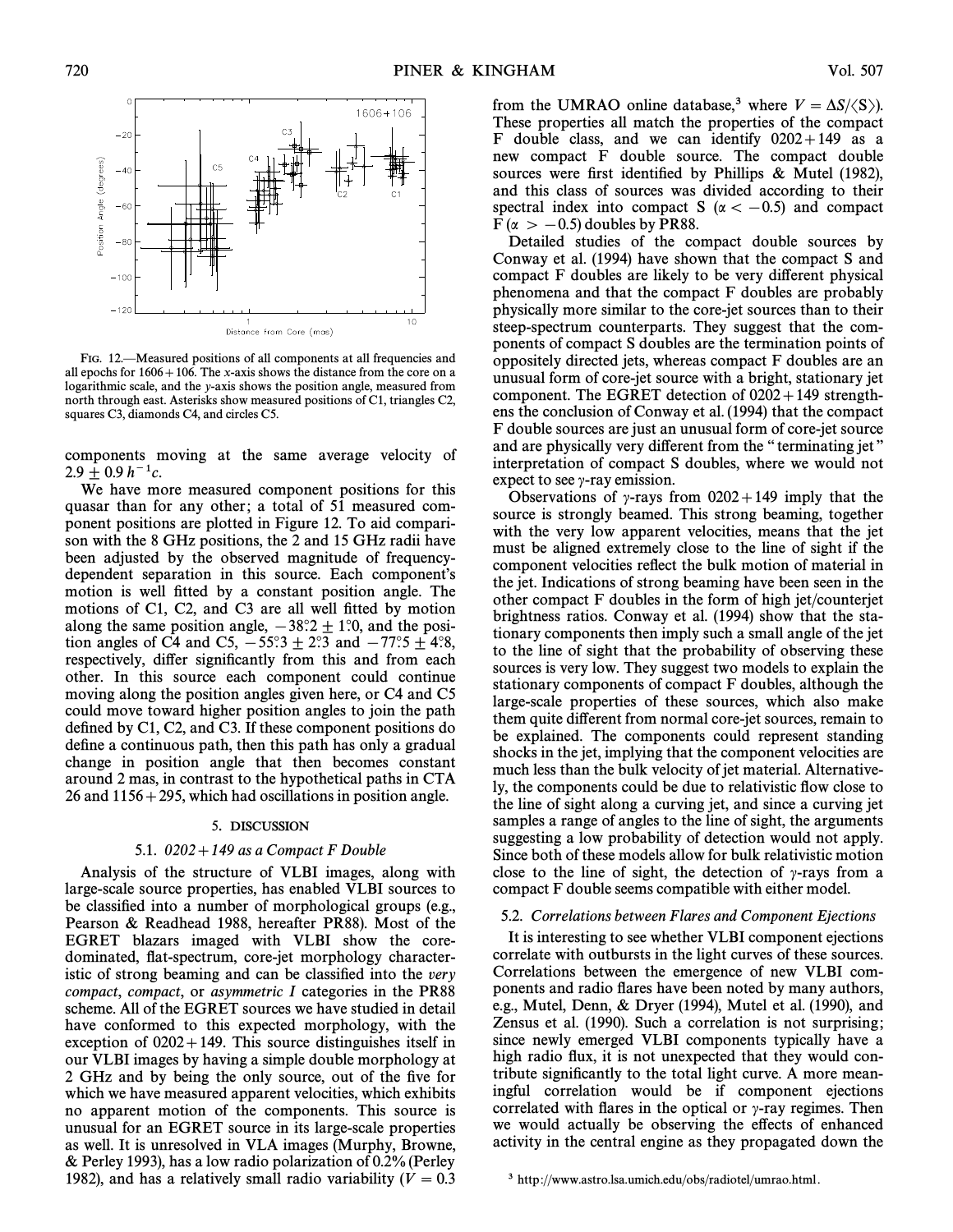| Source       | Component      | Ejection Time | $1\sigma$ Time Range | <b>Possible Correlated Outbursts</b> |
|--------------|----------------|---------------|----------------------|--------------------------------------|
| CTA $26$     | C2             | 1991 Jun      | 1990 Nov-1991 Nov    | 1990; 4.8, 8, and 14.5 GHz           |
|              | C <sub>3</sub> | 1993 Apr      | 1993 Jan-1993 Jul    | 1993; 4.8, 8, and 14.5 GHz           |
| $1156 + 295$ | C <sub>3</sub> | 1985 Sep      | 1984 Jul-1986 Jul    | Early 1985; optical                  |
|              |                |               |                      | Mid-1985; 90 GHz                     |
|              | C4             | 1991 Mar      | 1989 Jun-1992 Jan    | 1990; 37 and 90 GHz                  |

TABLE 5 COMPONENT EJECTION TIMES

jet. In the common shock interpretation of VLBI components,  $\gamma$ -ray and optical emission could originate in these compact energetic shocks as they form and move out from the core. After some time, typically zero to several hundred days (Tornikoski et al. 1994), the component becomes optically thin to lower frequency radio emission, causing the observed brightening in the radio. Also at about this time, depending on source distance and VLBI resolution, the component becomes resolved from the "core" in VLBI observations, where the VLBI "core" is simply the point at which the jet becomes optically thick. Such a detailed scenario in which the  $\gamma$ -ray emission is due to a propagating discontinuity (corresponding to a jet component observed with VLBI) in a Poynting flux jet, and in which the delay of the radio emission is due to self-absorption or free-free absorption by external plasma, has been proposed by Romanova & Lovelace (1997). Reich et al. (1993) have observed enhanced radio emission with a delay of several months relative to the EGRET detection in some sources. Conversely, some models predict that there should be no correlation between VLBI component ejections and  $\gamma$ -ray flares. In the model of Punsly (1996), the VLBI jet and the  $\gamma$ -ray jet are two separate jets, so we would not expect any correlation between them.

Correlations between optical Ñares and the formation of VLBI components have been noted—for example, component C9 of 3C 273 (Krichbaum et al. 1990) and components K1 and K3 of OJ 287 (Vicente et al. 1996)—although these references also mention that there are optical Ñares with no subsequent VLBI components and VLBI components that have no associated optical flares. Gabuzda & Sitko (1994) see variations in optical polarization accompanying component ejections in OJ 287 and 3C 279. The lack of detection of a VLBI component following a flare could be due to extremely short-lived components. Abraham et al. (1994) have detected components with lifetimes as short as 1 yr in 3C 273, and they suggest the ejection rate of these components may be much higher than previously thought. High-frequency VLBI observations by Krichbaum et al. (1995) have revealed newly emerged components that appear correlated with preceding EGRET flares in  $0528 + 134$ ,  $0836 + 710$ , and 3C 454.3. Similar results have been obtained for 3C 279 (Wehrle, Unwin, & Zook 1996). These results indicate that  $\gamma$ -ray flares may be related to the production of observed jet components.

We have calculated the epoch of zero separation for each moving component in all of our sources. These times are listed in Table 5. We list only those components that have emerged recently enough that correlated Ñux observations might exist, i.e., the outer components of all sources and the slow-moving and stationary components of  $0202+149$  and  $1606+106$  are not listed. The 1  $\sigma$  errors in the velocities were used to calculate the errors in the separation times; note that this does not produce symmetric errors. The recent ejections of C2 and C3 in CTA 26 and C3 and C4 in  $1156+295$  appear to correlate with outbursts in the historic radio and optical light curves. These outbursts are listed in Table 5. For CTA 26 the ejection times of C2 and C3 correlate with the two largest radio flares since 1990 (M. Aller 1996, private communication). Smith et al. (1993) also show CTA 26 entering a more active optical state around 1990. For  $1156+295$ , the ejection of C3 seems to correlate with a very large optical Ñare in 1985, and the later ejection of C4 corresponds to a peak in the high-frequency radio light curve (Tornikoski et al. 1994).

We are particularly interested in possible correlations with EGRET flares. We found in Paper I that the separation time of C5 in  $1611 + 343$  was during a high state of  $\gamma$ -ray activity. For the sources studied in detail in this paper, a  $\gamma$ -ray flare can be identified in the EGRET light curves of CTA 26, 1156+295, and  $1606+106$ . Figure 13 shows the EGRET light curves for these three sources along with that for  $1611 + 343$ , which is shown for completeness. These light curves have been constructed from the data in Mukherjee et



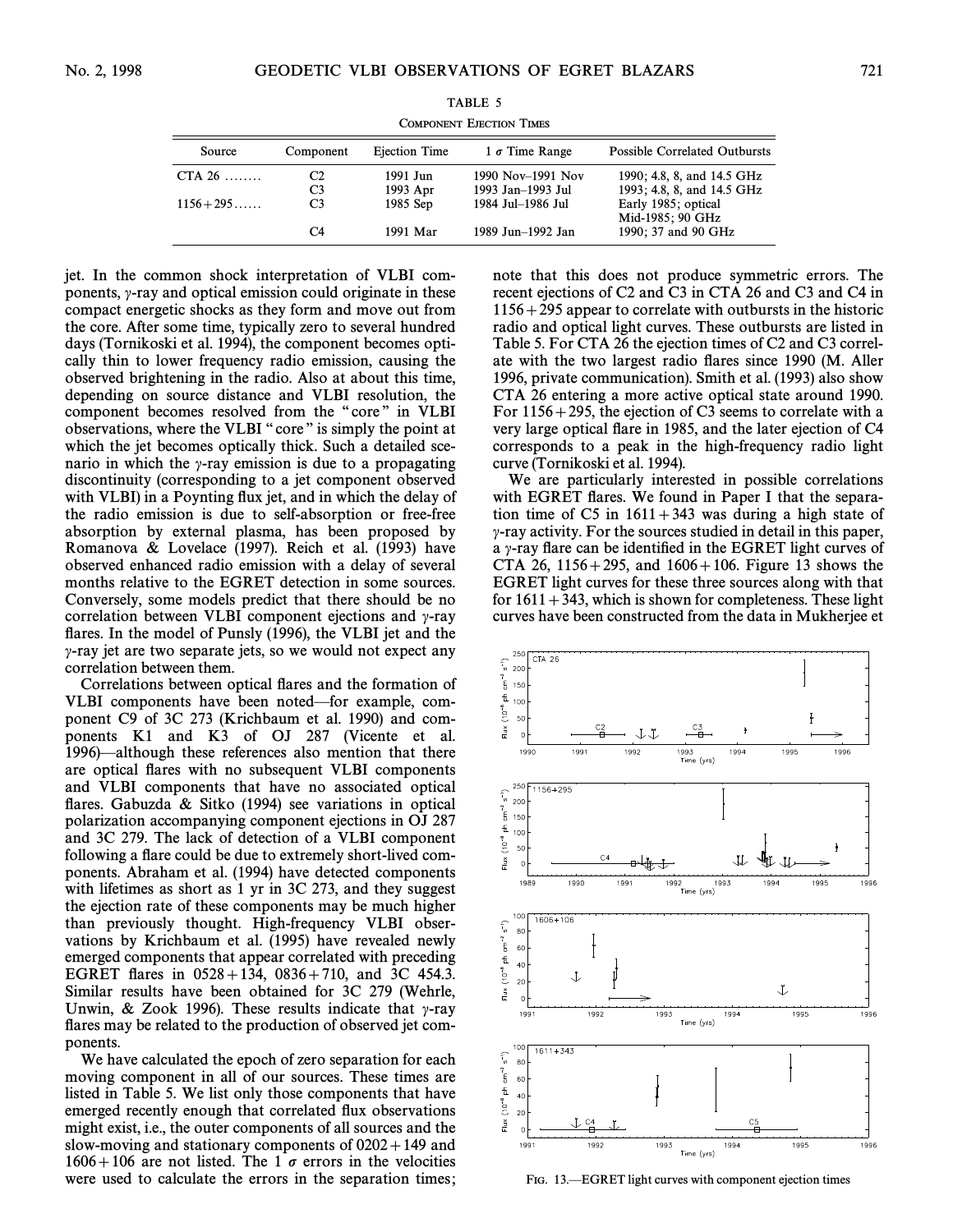al. (1997). All of these sources have a  $\gamma$ -ray variability index greater than 1 (Mukherjee et al. 1997), indicating strong variability. These plots also show the time ranges for the ejections of VLBI components that have emerged during the lifetime of EGRET. The only component whose ejection time correlates with an observed high level of  $\gamma$ -ray activity is component C5 of  $1611+343$ . EGRET upper limits recorded during the ejection times of the other components do not necessarily mean there was no correlated Ñare because such a Ñare could have occurred when EGRET was not observing the source. Actual evidence of no correlation must instead come from EGRET Ñares with no accompanying VLBI components. As yet, no components have been detected emerging as a result of the flares of CTA 26,  $1156+295$ , and  $1606+106$ . Lower limits can be set on the time at which such a component could have emerged by assuming it travels at the average speed of components in that source and would be resolved by the time it reached 0.4 mas from the core (the distance of C2 in  $0202+149$  and C5 in  $1606 + 106$ ). These lower limits are shown as right-facing arrows on the light curves of CTA 26,  $1156+295$ , and  $1606+106$ . For CTA 26 and  $1606+106$  these times are only slightly later than the observed  $\gamma$ -ray flare, so a somewhat slower than average component may yet be seen (in fact, such a component has been reported recently in highfrequency VLBA observations of CTA 26 by Hallum et al. 1997), but for  $1156+295$  it appears there is definitely no component correlated with the 1993 EGRET Ñare. If there was a correlated component in this source, then it is likely that it was so short lived that it was not detected. These data give no indication that EGRET Ñares are correlated with VLBI component ejections, contrary to the correlations observed by other authors discussed earlier in this section. However, since the observations by other authors were at higher frequency and resolution, and thus better able to detect short-lived components, such a correlation may still be possible.

### 5.3. Calculation of Doppler Beaming Factors

Since the value of the apparent superluminal velocity is a function of both the Lorentz factor  $\Gamma$  and the angle to the line of sight  $\theta$ , knowledge of the apparent speeds alone is sufficient only to place a lower limit on  $\Gamma$  or an upper limit on  $\theta$ . Another parameter of the flow that depends on both  $\Gamma$ and  $\theta$  is the ratio of observed to emitted frequency, or Doppler factor,  $\delta = [\Gamma(1 - \beta \cos \theta)]^{-1}$ . If both  $\delta$  and the apparent velocity are known, the Lorentz factor and angle to the line of sight of the flow can in principle be determined. This assumes that the Lorentz factor of the pattern speed seen in the superluminal motions,  $\Gamma_p$ , is the same as the Lorentz factor of the bulk fluid flow causing the the Lorentz factor of the bulk fluid flow causing the Doppler boosting,  $\Gamma_b$ , which for some sources may be an incorrect assumption incorrect assumption.

There have been several methods used to determine values of  $\delta$  for AGNs. One method (see, e.g., Marscher 1987; Ghisellini et al. 1993, hereafter GPCM), assumes that the X-ray Ñux from the source is produced by the synchrotron self-Compton (SSC) process. The expected SSC emission from a VLBI component depends on  $\delta$  and on parameters that can be estimated from the VLBI images. A lower limit to the Doppler factor,  $\delta_{\text{SSC}}$ , is obtained because for values of  $\delta$  that are too low, the calculated X-ray flux from a com- $\delta_{\rm SSC}$  that are too low, the calculated X-ray flux from a component is greater than the actual X-ray flux from the source. Another method of calculating  $\delta$  (e.g., Dondi & Ghisellini

1995, hereafter DG95) can be applied to  $\gamma$ -ray sources by demanding that the optical depth due to pair-production be low enough for  $\gamma$ -rays to escape. This optical depth depends on  $\delta$ , so a lower limit,  $\delta_{\gamma}$ , can be obtained by setting the optical depth equal to 1. Readhead  $(1994)$  notes that intrinsic brightness temperatures of sources do not vary much from the "equipartition brightness temperature"—the brightness temperature at which there is equipartition of energy between the radiating particles and the magnetic field. The observed brightness temperature can be compared with the equipartition brightness temperature to determine the equipartition Doppler factor,  $\delta_{eq}$  (Güijosa & Dolv. 1996, because  $\delta_{eq}$  and the point Daly 1996, hereafter GD96). Each of these methods has drawbacks; the first two give only lower limits to  $\delta$  and the third assumes equipartition, which may not be valid in all sources. A lower limit on the Doppler factor implies that when these Doppler factors are compared with apparent superluminal velocities, only lower limits to  $\Gamma$  and upper limits to  $\theta$  can be obtained, although these limits are often better than those obtained with the apparent velocity alone.

We have calculated  $\delta_{\rm ssc}$  for the core components of the sources in our sample. Unfortunately, these Doppler factors depend on powers as high as the square of sometimes poorly known quantities such as the angular size of the component and the frequency and Ñux at the peak of the synchrotron spectrum. Since we only have observations at two frequencies, we are not able to precisely determine the peak of the synchrotron spectrum, and in general we assume a turnover at 8 GHz if the spectrum is rising over the observed range, a turnover at 2 GHz if it is falling, or a turnover at 5 GHz if it is flat. We have high resolution for each of our observing frequencies, which should give relatively accurate measurements of the core angular size. We also average the Doppler factors calculated at the individual epochs to obtain the estimate of  $\delta$  for each source. This averaging should alleviate some of the error introduced by inaccurate measurements of angular size or Ñux density. Although GPCM, DG95, or GD96 have calculated Doppler factors for all of our sources except  $0202+149$ , they all used single-epoch single-frequency VLBI data, and hence were forced to assume that the frequency of observation was the turnover frequency. We hope our multiepoch dual-frequency data may provide better estimates of these Doppler factors.

We use equation (1) of GPCM to calculate  $\delta_{\rm SSC}$ . This untion is equation is

$$
\delta_{\rm SSC} = f(\alpha) S_m \left[ \frac{\ln (v_b/v_m) v_x^{\alpha}}{S_x \theta_a^{6-4\alpha} v_m^{5-3\alpha}} \right]^{1/(4-2\alpha)} (1+z) ,
$$

where  $f(\alpha) \approx -0.08\alpha + 0.14$ ,  $S_m$  is the flux density (in Jy) at where  $f(x) \approx 0.00x + 0.14$ ,  $D_m$  is the first density (in Sy) at<br>density (in UN) at frequency y (in GHz),  $S_x$  is the X-ray flux<br>density (in UN) at frequency y (in EeV) y is the symphotron the time of neglectry  $v_m$  (in STE),  $v_x$  is the synchrotron<br>density (in Jy) at frequency  $v_x$  (in keV),  $v_b$  is the synchrotron<br>high frequency qutoff (assumed to be 10<sup>14</sup> Hz: GDCM). high-frequency cutoff (assumed to be  $10^{14}$  Hz; GPCM),  $\theta_d$  is the angular diameter of the radio core at the turnover frequency (in mas), and the sign of  $\alpha$  has been changed to reflect the convention used in this paper. This equation assumes the radiating component is a homogeneous sphere. Although more sophisticated geometries such as conical jets have been used by some authors, e.g., Unwin et al. (1994), they also require more sophisticated multifrequency VLBI data in order to constrain them. In keeping with GPCM, we use an optically thin spectral index of  $\alpha = -0.75$  and use X-ray fluxes from DG95. GD96 report two correction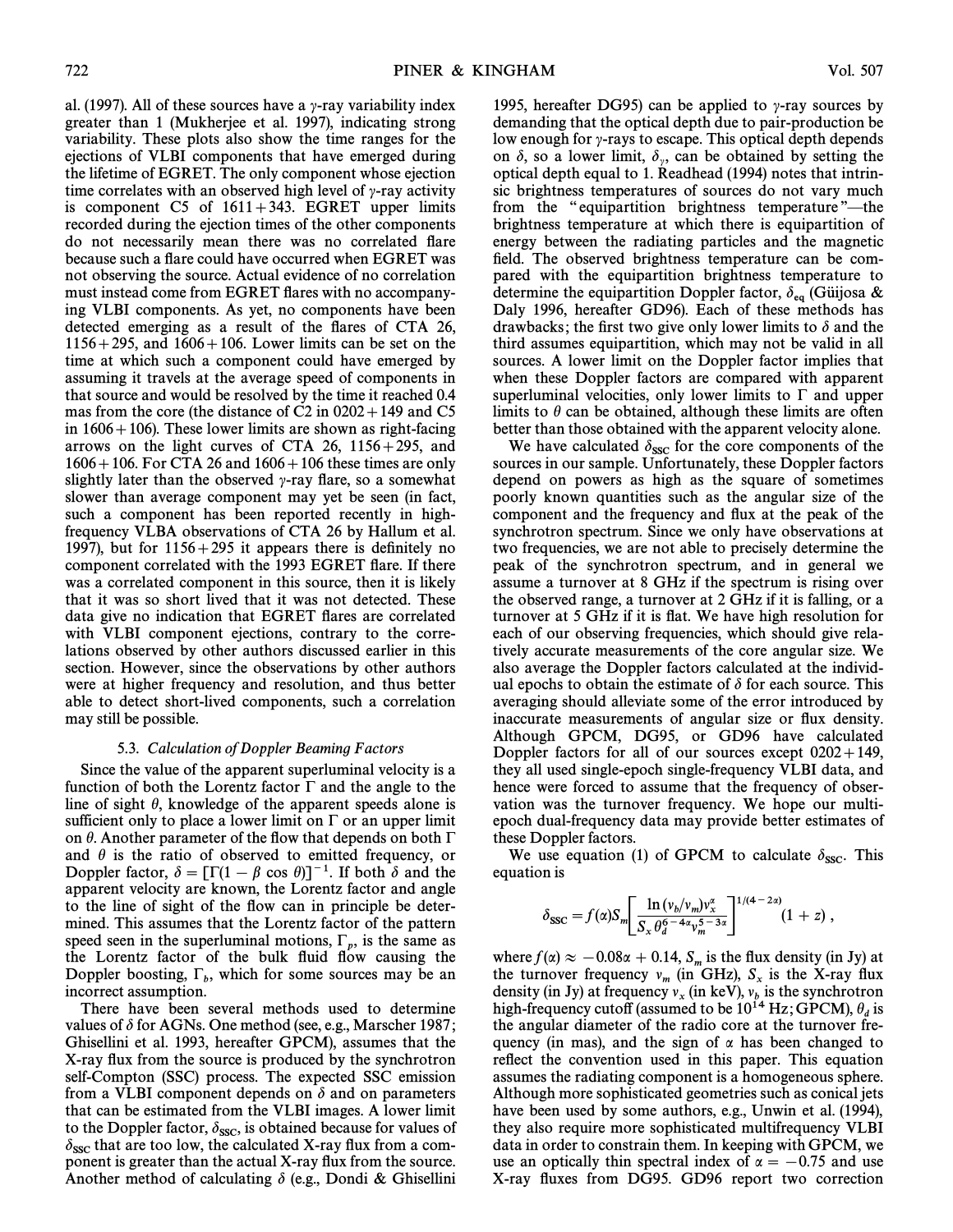factors that must be applied to this equation: a factor of 1.8 in the angular size and a factor of 2 in the flux at the spectral peak. When we calculated Doppler factors for  $1611 + 343$  in Paper I, we were aware of only the first of these correction factors, so we give fully corrected values for  $1611 + 343$  here. Values of the Doppler factors and the corresponding limits to  $\Gamma$  and  $\theta$  are given in Table 6. Note that since  $\Gamma(\delta)$  has a minimum of  $\Gamma^* = (\beta_{app}^2 + 1)^{1/2}$ , where  $\beta_{app}$  is the apparent velocity, at  $\delta = \Gamma^*$ , then if  $\delta < \Gamma^*$  the lower limit obtained on  $\Gamma$  is the same as that obtained from the apparent velocity alone.

The values of  $\delta_{\rm SSC}$  found for CTA 26 and 1156 + 295 agree well with the values found for these sources by GPCM and GD96. The values of  $\delta_{\rm SSC}$  found for  $1606 + 106$  and  $1611 + 343$  are considerably higher than the corresponding values found by DG95, possibly due to higher resolution of our VLBI observations. The values of  $\delta_{\rm SSC}$  calculated for Survey Conservations. The values of  $v_{SSC}$  calculated for these five sources are considerably higher than the values of  $\delta_{\gamma}$  calculated for these same sources by DG95. In fact, the average value of  $\delta_{\rm SSC}$  for the entire DG95 sample is higher than the average value of  $\delta$  for the same sample, which than the average value of  $\delta$ , for the same sample, which implies that the  $\gamma$ -ray optical depth in these sources is considerably less than 1, since a value of unity is assumed in the calculation of  $\delta_{\gamma}$ .

The angles to the line of sight listed in Table 6 are all relatively small, as is expected for strongly beamed sources. In particular, the high Doppler factor and low apparent velocity of  $0202+149$  imply a very small angle to the line of sight of  $0°.15$ . The chance probability of a source having such a small angle to the line of sight is only  $3.4 \times 10^{-6}$ . Such an unreasonably small angle must imply that the pattern speed  $\Gamma_p$  is much less than the bulk fluid speed  $\Gamma_b$  (this equality being assumed in the calculation of  $\Gamma$  and  $\theta$ ) or that the stationary components represent points along a curving jet where the jet is directly aligned with the line of sight. One of these situations is what we would expect, given the nature of  $0202+149$  as a compact F double (see § 5.1). A similar situation may exist for  $1606 + 106$ , since it also has a low  $\beta_{app}$  but high  $\delta$ . The other sources also have angles close to the line of sight, and in fact all except 1156+295 are on the small angle side of the maximum in the  $\beta_{app}(\theta)$  relation, where the approximate velocity decreases with decreasing angles where the apparent velocity *decreases* with decreasing angle to the line of sight. If we consider a Hubble constant of 50 rather than 100, thus doubling the values of  $\beta_{app}$ , the angles to the line of sight become larger for all sources except to the line of sight become larger for all sources except

TABLE 6 DOPPLER BEAMING FACTORS

| Source       | $\delta_{\rm SSC}$ | $\beta_{\mathtt{app}}^{\phantom{\mathtt{amp}}}$ | $\mathsf{L}_{\mathsf{p}}$ | Ac<br>$(\text{deg})$ |
|--------------|--------------------|-------------------------------------------------|---------------------------|----------------------|
| $0202 + 149$ | 18.0               | 0.4                                             | 9.0                       | 0.15                 |
| CTA $26$     | 12.8               | 8.9                                             | 9.5                       | 4.2                  |
| $1156 + 295$ | 4.4                | 5.2                                             | 5.3                       | 12.9                 |
| $1606 + 106$ | 15.3               | 2.9                                             | 7.9                       | 1.4                  |
| $1611 + 343$ | 16.6               | 11.4                                            | 12.2                      | 3.2                  |

a Apparent velocity. Values are the weighted average of the apparent velocities of all components except for  $1606 + 106$ , where the stationary component C5 is excluded, and  $1611 + 343$ , where the velocity of the inner component is used since the components have different velocities.

**b** Lower limit on the Lorentz factor calculated from

 $\delta_{\rm ssc}$  and  $\beta_{\rm app}$ .<br><sup>c</sup> Upper limit on the angle of the jet to the line of sight calculated from  $\delta_{\rm SSC}$  and  $\beta_{\rm app}$ .

 $1156+295$ , and the angular solutions for CTA 26 and  $1611+343$  move to the large angle side of the maximum in the  $\beta_{\text{app}}(\theta)$  relation.

# 5.4. Comparison of EGRET and Non-EGRET Sources

One of the major questions to be answered about the EGRET sources is why some of the sources sharing the common characteristics of EGRET blazars are not detected in  $\nu$ -rays. Some possible reasons for this mentioned by von Montigny et al. (1995b) are that there may be intrinsic differences between the detected and undetected sources, that all blazars emit  $\gamma$ -rays but some are not currently seen due to long timescale variability, and that the  $\gamma$ -ray emission may be beamed more narrowly than the radio emission. VLBI observations are uniquely suited to testing this third possibility. Many of the source properties observed with VLBI, including the apparent superluminal velocity,  $\beta_{\text{app}}$ , denend on the angle of the jet to the line of sight, so in depend on the angle of the jet to the line of sight, so in principle the jet orientation angles of the EGRET and non-EGRET sources can be compared. Note that the EGRET and non-EGRET sources do not necessarily have a bimodal distribution in their ratio of  $\gamma$ -ray flux to radio flux, as the radio-loud and radio-quiet quasars do in their ratio of radio to optical flux (e.g., Rawlings 1994). However, since Mattox et al. (1997) show that there is a correlation between average 5 GHz radio flux and peak  $\gamma$ -ray flux, and many of the strongest radio blazars have not been detected by EGRET, there is at least a very large scatter in the ratio of  $\gamma$ -ray flux to radio flux that remains to be explained.

We decided to compare the average values of  $\beta_{app}$  for the EGRET and non-EGRET sources to see whether there is a significant difference between the two groups. We use the speeds of all VLBI components measured in this work, Paper I, and Paper II, along with the collected apparent velocity data of VC94 and some more recent VLBI observations of the EGRET sources  $0420-014$  (Wagner et al. 1995),  $0528 + 134$  (Krichbaum et al. 1995; Pohl et al. 1995), and  $1633 + 382$  (Barthel et al. 1995). Recent observations of  $1730-130$  (Bower et al. 1997) are not included since the superluminal motion is only inferred from the timing of flux outbursts. A similar comparison has been done by Tingay et al. (1996); however, we include the speeds of 15 new VLBI components measured in this paper, Paper I, and Paper II, thus approximately doubling the available sample for EGRET sources—and we also use the data of VC94 somewhat differently. For the EGRET sources, we exclude the BL Lac objects, and we consider only the core-dominated quasars from VC94 because Gabuzda et al. (1994) show that the  $\beta_{\text{app}}$  values of BL Lac objects and quasars are quite different. We also combine the apparent velocity data using weighted averaging, so we exclude any apparent velocity measurement published without an associated error. When multiple components have been measured in a single source, we take the weighted average of the component speeds to form an average value for that source; this is exactly equivalent to forming the weighted average of all components from all sources. Since VC94 remark that the large number of stationary components found in coredominated quasars implies that they probably represent a different phenomenon from the more rapidly moving components, we also exclude components where the velocity measurement and associated error are consistent with no motion. We find that the two groups of EGRET and non-EGRET sources have the same average apparent velocity of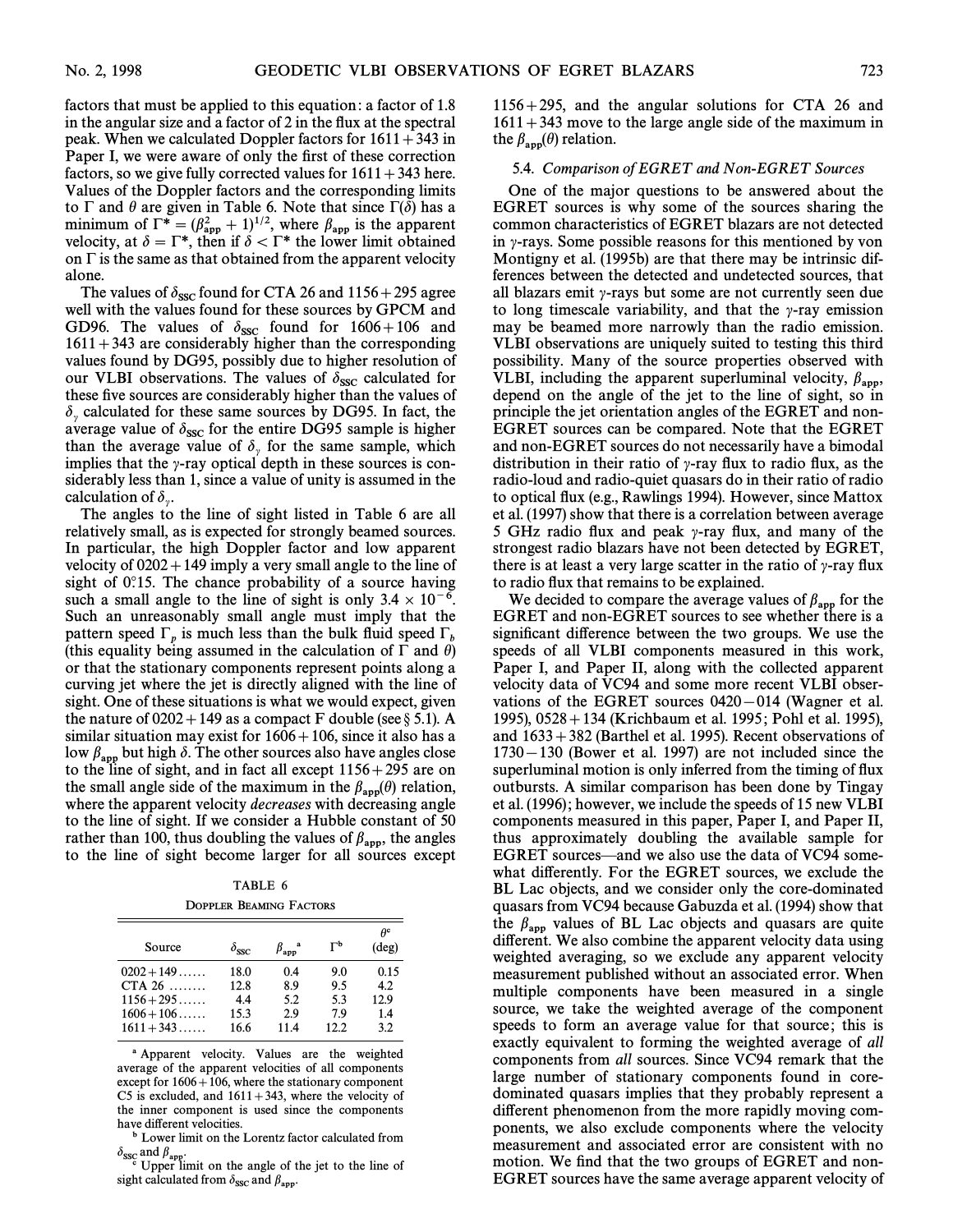5.5  $h^{-1}c$ , with the standard deviations of the distributions being 2.7 and 2.4  $h^{-1}c$ , respectively. Histograms of these apparent velocities are shown in Piner (1998). We find no evidence that the EGRET and non-EGRET sources have different apparent velocities, in agreement with Tingay et al. (1996).

Apparent velocity is probably not the best indicator of orientation. The graph of  $\beta_{app}$  versus  $\theta$  has a maximum at sin  $\theta = 1/\Gamma$ , and below this maximum the apparent velocity decreases as the source moves closer to the line of sight. If a significant number of EGRET sources are located on the small angle side of this maximum, they could actually have a lower average apparent velocity than other sources while still being closer to the line of sight. A better indicator of orientation is a function that increases monotonically as the angle to the line of sight decreases, such as the Doppler factor  $\delta$  or the ratio of core to extended flux, or core dominance parameter, R.

We have investigated the average values of  $\delta$  and R for EGRET and non-EGRET sources using the values of  $\delta_{\rm ssc}$  $\frac{1}{2}$  and the Botter sources asing the variety of  $\frac{1}{2}$  of  $\frac{1}{2}$  of  $\frac{1}{2}$  of  $\frac{1}{2}$  and this from GPCM, DG95, GD96, Guerra & Daly (1997), and this paper; values of  $R$  from GPCM, DG95, and Murphy et al. (1993); and using the set of EGRET sources from Mukherjee et al. (1997). The average values for  $\delta_{\rm ssc}$  and R of the EGRET and non-EGRET sources are given in Table 7, where we have used the same source classifications used by GPCM. The average values of  $\delta_{\rm ssc}$  for the EGRET and ST CM. The average values of  $v_{SSC}$  for the EGRET and non-EGRET sources are the same within the errors, which may simply reflect the large uncertainties in determining  $\delta_{\rm SSC}$ . The only significant difference in the R values occurs for the low-polarization quasars (LPQs), where the EGRET LPQs have an  *value significantly higher than the non-*EGRET LPQs. This implies that the EGRET LPQs are more strongly beamed than the non-EGRET LPQs and, if degree of polarization increases with decreasing angle to the line of sight, implies that the EGRET LPQs have an angle to the line of sight typical of HPQs. Since degree of polarization is variable, this suggests that the EGRET LPQs may really be HPQs that were classified during a lowpolarization state.

We also compared the misalignment angle distribution of the EGRET blazars to that of the non-EGRET blazars, where the misalignment angle is the difference between the VLBI and VLA-scale position angles. For the EGRET sources we measured misalignment angles using the method of Xu et al. (1994) for all sources where images were available in the literature, as well as using the new images from this paper, Paper I, and Paper II. A complete listing of these misalignment angles is given by Piner (1998). We compared this misalignment angle distribution to that for HPQs in general using the results from the combined Pearson &

TABLE 7

| AVERAGE VALUES OF $\delta_{\rm SSC}$ and log R |  |  |  |
|------------------------------------------------|--|--|--|
|                                                |  |  |  |

|                                          |                                                          | <b>EGRET SOURCES</b>                                             |                                                          | <b>NON-EGRET SOURCES</b>                                         |
|------------------------------------------|----------------------------------------------------------|------------------------------------------------------------------|----------------------------------------------------------|------------------------------------------------------------------|
| <b>SOURCE TYPE</b>                       | $\delta_{\rm ssc}$ <sup>b</sup>                          | log R                                                            | $\delta_{\rm ssc}$                                       | log R                                                            |
| $BL$ Lacs<br>$CDOsa$<br>$HPOs$<br>$LPOs$ | $4.0 + 1.5$<br>$7.9 + 1.4$<br>$8.5 + 1.9$<br>$7.1 + 2.1$ | $1.76 + 0.38$<br>$1.27 + 0.15$<br>$1.21 + 0.19$<br>$1.43 + 0.25$ | $3.1 + 0.7$<br>$7.3 + 1.0$<br>$9.0 + 1.3$<br>$6.8 + 1.7$ | $1.63 + 0.21$<br>$1.08 + 0.10$<br>$1.33 + 0.21$<br>$0.93 + 0.10$ |

Core-dominated quasars. Combination of the HPQs and LPQs.

<sup>b</sup> Errors given are the standard deviation of the mean.

Readhead and first Caltech–Jodrell Bank surveys presented by Xu et al.  $(1994)$  and found that EGRET sources do not preferentially belong to either the aligned or the misaligned population, but follow the distribution typical of highly polarized sources in general. These results independently confirm similar results found recently by Bower et al. (1997).

In conclusion, we do not find strong evidence that we are viewing  $\gamma$ -ray sources any closer to the line of sight than is typical for an HPO source. Moellenbrock et al. (1996), in a survey of core-dominated radio sources, found that the  $\gamma$ -ray sources occupy the high end of their brightness temperature distribution, indicating that the  $\gamma$ -ray sources are among the most highly beamed in their sample. However, their sample includes both high- and low-polarization coredominated quasars. Unified schemes (Guerra  $\&$  Daly 1997; Teräsranta & Valtaoja 1994) indicate that LPQs typically have a larger angle to the line of sight than HPQs. If the KS test done by Moellenbrock et al. (1996) is redone with only the HPQ sources from their sample and the latest list of EGRET sources, the significance of the difference between the brightness temperature distributions of the EGRET and non-EGRET sources drops below 95%. We conclude that VLBI observations are consistent with the average opening angle for the  $\gamma$ -ray emission being approximately equal to the average viewing angle for an HPQ. If this is so, then the reason some HPQs are not seen in  $\gamma$ -rays is probably due to intrinsic source differences or time variability. Nair (1997) has stated that cluster analysis shows that  $\gamma$ -ray sources have larger amplitudes of optical variability and are bluer at larger redshifts. Punsly (1996) has found that  $\gamma$ -ray quasars have larger mm spectral peaks relative to their cm spectral peaks than other core-dominated quasars. Both of these may be evidence that there are some intrinsic differences between the EGRET and non-EGRET sources.

#### 6. CONCLUSIONS

We have presented VLBI images of the EGRET quasars  $0202 + 149$ , CTA 26, and  $1606 + 106$ . We have detected superluminal motion in two of these sources, CTA 26 and  $1606+106$ ; such superluminal motion is expected from highly beamed  $\gamma$ -ray blazars. The high Doppler factor derived for  $0202+149$  also indicates that it is strongly beamed, the stationary jet components in this source can be interpreted as standing shocks or flow very close to the line of sight. The quasar  $0202 + 149$  satisfies all the criteria of the compact F double morphology class as given by PR88. We have also investigated the shapes of the VLBI jets in all of these sources, as well as in  $1156+295$ , and have found they all possess apparently bent jets. We have detected nonradial motions of components in CTA 26 and  $1156 + 295$ . It has been noted by some authors (Krichbaum et al. 1995; Wehrle et al. 1996), and is expected from some theoretical models, that VLBI components appear subsequent to  $\gamma$ -ray flares. We have not yet detected any components emerging subsequent to the y-ray flares in CTA 26, 1156 + 295, and  $1606 + 106$ , although the only source that has a lower limit on the ejection time of such a component that is signiÐcantly later than the  $\gamma$ -ray flare in that source is 1156 + 295.

The observations of the three sources presented here, along with the observations of  $1611+343$  and  $1156+295$ presented in Papers I and II, significantly increase the number of EGRET sources for which detailed VLBI monitoring data are available. Such an increase makes comparisons between properties of the EGRET and non-EGRET